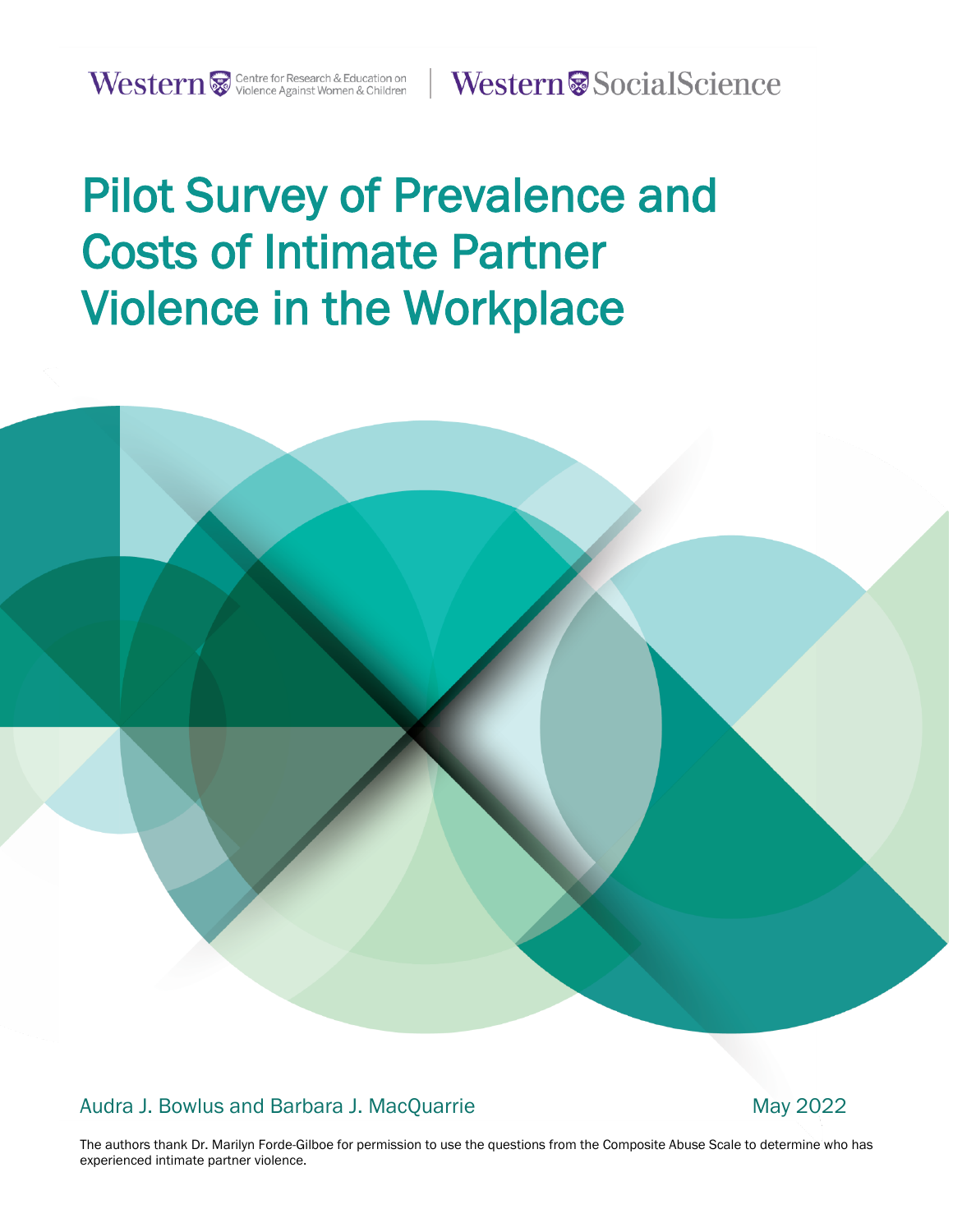# <span id="page-1-0"></span>Table of Contents

| Table 5: Women/Gender Diverse Victim and Perpetrator Percentages 14           |
|-------------------------------------------------------------------------------|
|                                                                               |
| Table 7: Prevalence of Types of Violence for Men and Women/Gender Diverse16   |
|                                                                               |
|                                                                               |
| Table 9: Average Days of Work Lost Annually Across Victims and Non-Victims 18 |
|                                                                               |
|                                                                               |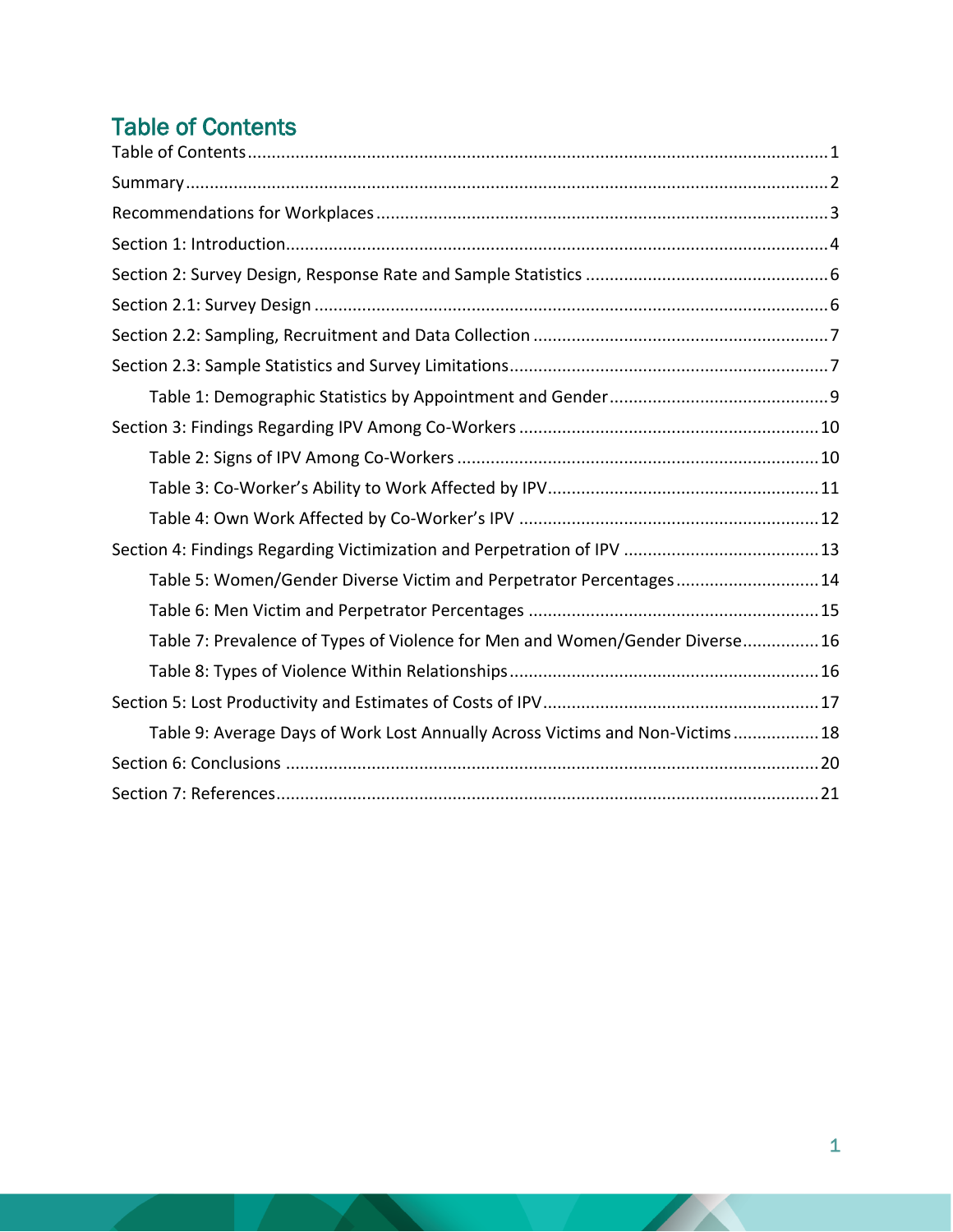# <span id="page-2-0"></span>**Summary**

This is a report on the **first survey in North America to measure the economic costs of intimate partner violence (IPV) to a workplace**. The survey was conducted at a midsize university in Southwestern Ontario in 2019. It measures the prevalence of IPV among the respondents and allows for the calculation of costs due to lateness, absenteeism and presenteeism. Importantly, the survey does not rely on self-reports of victimization; does not rely on respondents attributing costs to IPV; collects information on both victimization and perpetration; collects information on the effects of co-workers' experiences of IPV; and encompasses the IPV experiences of all genders at the workplace.

The survey found that **one in three women or gender diverse respondents and one in five men respondents report having ever experienced IPV. Because there were very few respondents that** identified as gender diverse, results for this group have been combined with those of women. Approximately 15% of all respondents report having perpetrated acts of violence toward an intimate partner. For both victims and perpetrators, the most prominent acts of violence are physical and emotional/psychological.

**Relationships with violence are more likely to exhibit emotional/psychological violence**, whether on its own or in conjunction with physical/sexual violence.

**One-third of respondents reported observing signs of IPV among co-workers.** The top signs reported include co-workers being absent or late, exhibiting anxiety or fears, displaying poor performance or requesting special treatment, being emotionally upset, keeping isolated, and hinting of trouble at home.

**Only 10% of respondents reported direct knowledge of a co-worker experiencing IPV** suggesting that the issue is not readily disclosed. Of those respondents with direct knowledge, **67% felt their co-worker's performance had been negatively affected by their IPV** by being distracted, tired or unwell. Further, **53% felt that their own work had been affected** mainly because their co-worker's IPV experiences caused them to feel stressed.

In terms of productivity, **respondents who have been victims of IPV lose, on average, an additional month of lost days compared to respondents who have never experienced IPV** due primarily to higher rates of absenteeism and presenteeism. Given the victimization rates, **these lost days translate into productivity losses on the order of 1.7-2.7% of the workplace's annual wage bill.**

Overall, the pilot was a success given its capacity to **(1) identify victims and perpetrators of IPV, (2) identify knowledge and impacts of co-workers' victimization, (3) identify impact of IPV on absenteeism, lateness and presenteeism, and (4) quantify those impacts in terms of days and productivity lost to the workplace.** Given the success of the pilot, next steps include: **(1) recruitment of workplaces, (2) adaptation of the survey to workplace contexts, and (3) development of workplace policies, tools and training to recover productivity lost due to IPV**.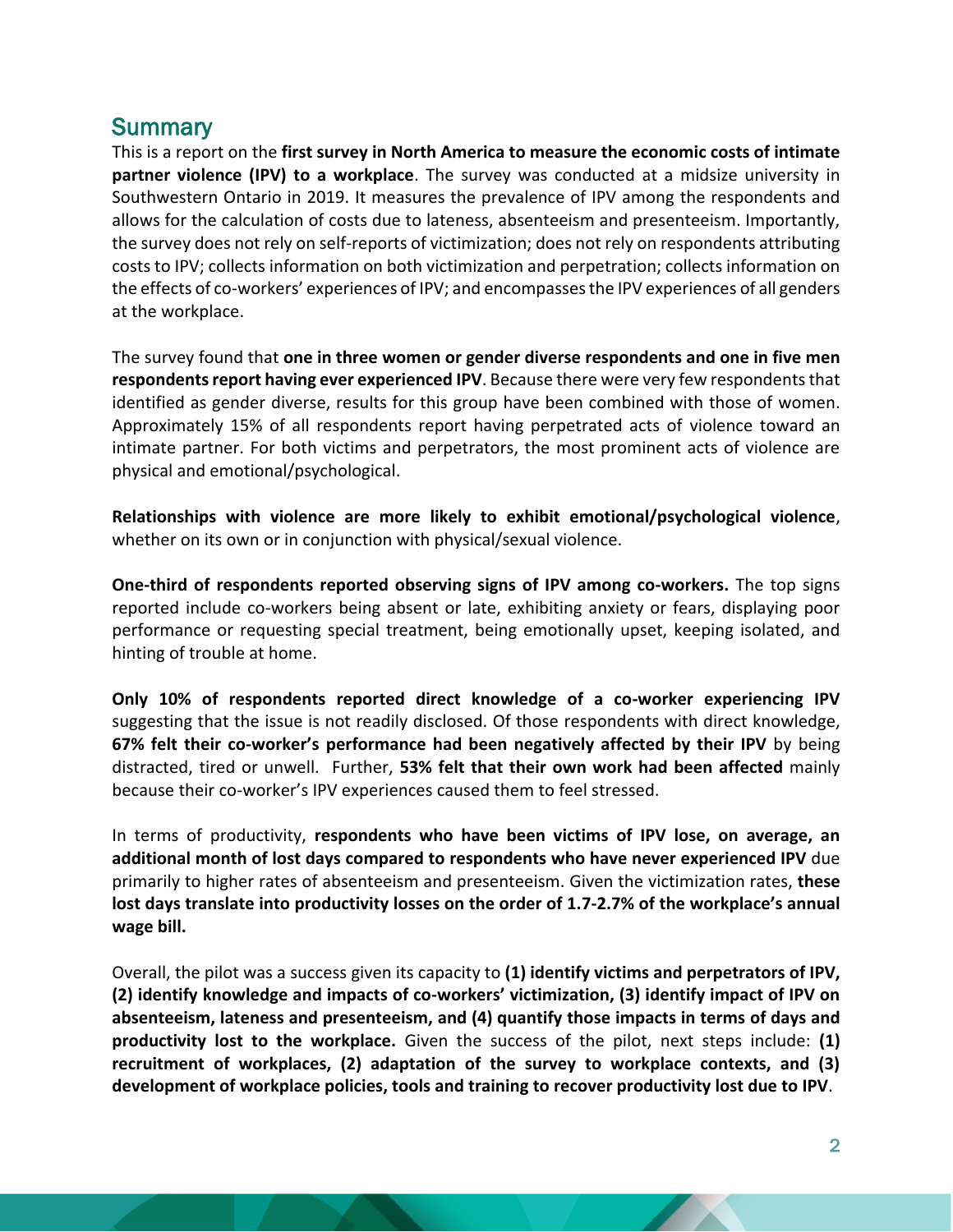# <span id="page-3-0"></span>Recommendations for Workplaces

- Recognize that IPV is a problem that impacts productivity in multiple ways.
- Develop and enact training and policies to increase awareness and help victims of IPV.
- Develop and roll out an education campaign to inform those impacted directly and indirectly by IPV that support is available.
- Address digital environments and the array of platforms now used to conduct work and to harass, surveil, locate, and inflict violence – in policies and training.
- Provide specialized training for supervisors, managers, Human Resources personnel, union representatives, Health & Safety representatives, security staff and anyone in the workplace responsible for taking and dealing with reports.
- Provide questions/guides for supervisors/managers to screen for IPV during performance evaluations and exit interviews as what may appear to be poor performance or dissatisfaction may be related to IPV as experienced by victims, perpetrators, or co-workers.
- Recognize that problems need not be only short-term and that supports need to be in place for former victims of IPV as well.
- Evaluate the effectiveness of training and policies by reassessing the impacts and costs of IPV at a later date.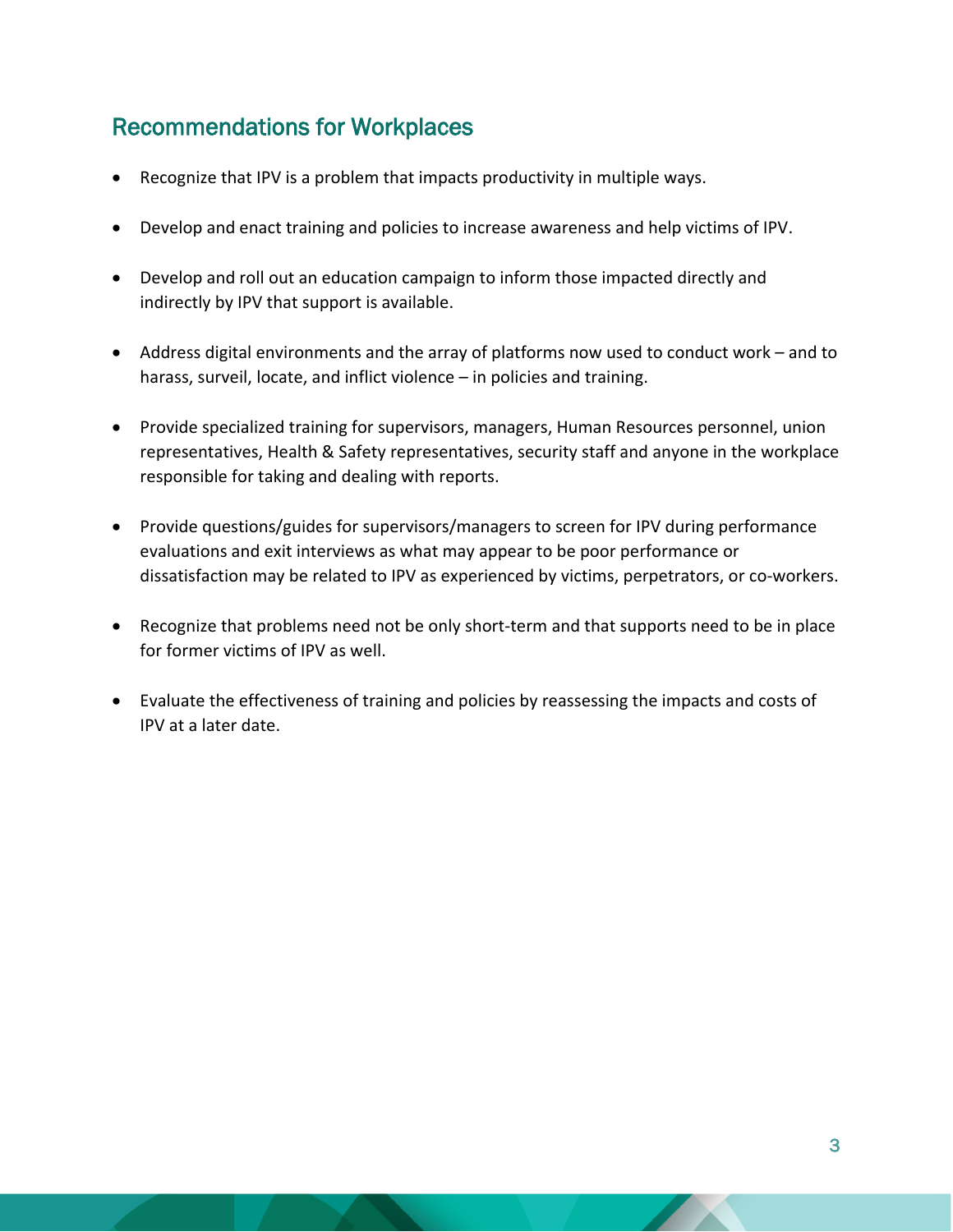# <span id="page-4-0"></span>Section 1: Introduction

During the late 1980s and 1990s, a new focus on the economic losses to individuals and societies due to violence against women emerged (Yodanis et al., 2000). Subsequently, researchers across the globe have estimated the economic costs of violence against women including those borne by governments, individuals and employers.<sup>1</sup> The majority of costs of violence studies rely predominantly on existing data, generally national-level population-based data gathered by government agencies or small sample surveys of victims. The population studies provide snapshots of selected costs in specific countries. However, they are difficult to compare because they are based on different categories of costs, different forms of violence, and highly variable populations (Varcoe et al., 2011). The case studies often do not provide a control group or prevalence rates. Therefore, it is difficult to extrapolate the appropriate level of the costs to the full population. Further, because the data are incomplete, the resulting cost estimates underestimate the full impact. Nonetheless, regardless of the assumptions employed, the conclusions across studies have been consistent – the economic cost of violence against women, including intimate partner violence (IPV), is significant for both the individual and society.

One area in which it has been difficult to measure costs using existing data is the cost to businesses including lateness, absenteeism and presenteeism. Presenteeism includes lost time and productivity at work due to reduced attention, the time co-workers spend covering for the victim, the time the victim may spend in the restroom or on the phone with friends or family, and lower productivity brought on by worry and stress over what is happening at home. In addition, business costs can include the administrative costs of time spent processing victims' time off, the search and training of a replacement employee if victims leave the job, and programs or policies designed to help support victims. Costs to the business can also include the administrative costs of processing harassment suits or union grievance procedures for violence occurring in the workplace (Day et al., 2005; Wathen et al., 2014). Finally, Scott et al. (2017) show that perpetrators also pose significant occupational health and safety risks at workplaces.

Some studies have included aggregate estimates of costs of IPV to businesses. For example, Zang et al. (2012) estimate those costs to be \$7.9 million in 2009 for Canada. Other studies contribute to the economic costs perspective by showing how violence impacts workers' work, income, and education.<sup>2</sup> From a human capital perspective, both perpetrators of violence and victims, as well as their co-workers, have been found to be less productive and profitable to companies (Mueller, 2000).

Until recently, only aggregate costs have been calculated leaving individual businesses to speculate about how much the problem might be costing their own workplace. In 2012 Dr. Vara-Horna from San Martin University in Peru, working in collaboration with the German Aid Agency, Gesellschaft für Internationale Zusammenarbeit (GIZ), developed a methodology for estimating the costs of IPV for an individual business (GIZ, 2012). Being able to calculate costs at a localised

 $<sup>1</sup>$  See Day et al. (2005) for a survey.</sup>

<sup>2</sup> See, for example, Shepard and Pence, 1988; Stanley, 1992; Lloyd, 1997; Raphael and Tolman, 1997; Wathen et al., 2014; Olszowy, Saxton, and MacQuarrie, 2017a & 2017b.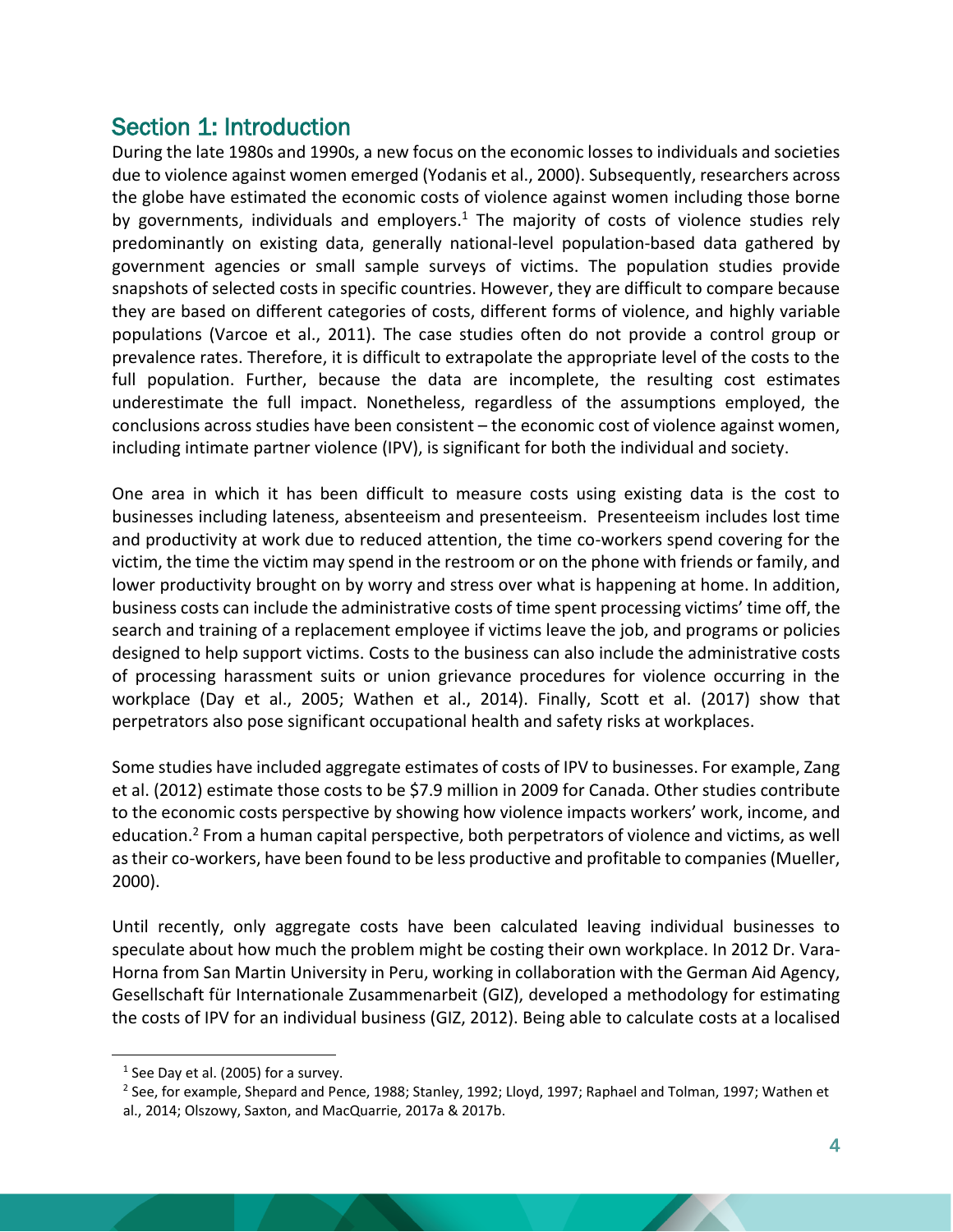company level provides a motivation for business leaders to focus on their own context, without relying on more problematic broader aggregated data to promote internal organisational change. (Walker & Duvvury, 2016).

In this report we adapt Dr. Vara-Horna's surveys and methodologies to the context of a workplace in North America, while retaining the essential components of correlating lost hours of work with IPV and calculating a lost productivity measure attributable to those hours (Vara-Horna, 2018).<sup>3</sup> In addition, the survey is designed to include costs for all genders as well as costs related to both victimization and perpetration.

Our adapted survey was administered to all employees of a midsize university in Southwestern Ontario at the end of 2019. Respondents were asked a set of demographic questions, a series of questions related to work absences and reduced productivity during the last month as well as health issues during the last year, a series of questions related to co-workers' productivity and knowledge of IPV among co-workers, and finally a set of questions to elicit experiences of victimization and perpetration of IPV.

Despite a relatively low survey response rate, the pilot reveals several interesting findings about the effects of IPV in the workplace. First, one in three women/gender diverse respondents and one in five men respondents have ever experienced IPV, while 16% of women/gender diverse respondents and 12% of men respondents have experienced IPV in the last 12 months.<sup>4</sup> Further, about 10% had ever perpetrated IPV on their partner. One-third of respondents reported noticing signs of IPV among their co-workers, but only 10% had direct knowledge of a co-worker's experiences of IPV. Respondents who were victims of IPV reported approximately an additional month of lost days resulting in a productivity loss of 1.7-2.7% of the workplace's annual wage bill.

<sup>&</sup>lt;sup>3</sup> Duvvury et al. (2020) have tested the lost days framework in three countries and have validated its ability to reflect the effects of IPV on workplaces.

<sup>&</sup>lt;sup>4</sup> Because there were very few respondents that identified as gender diverse, results for this group have been combined with those of women.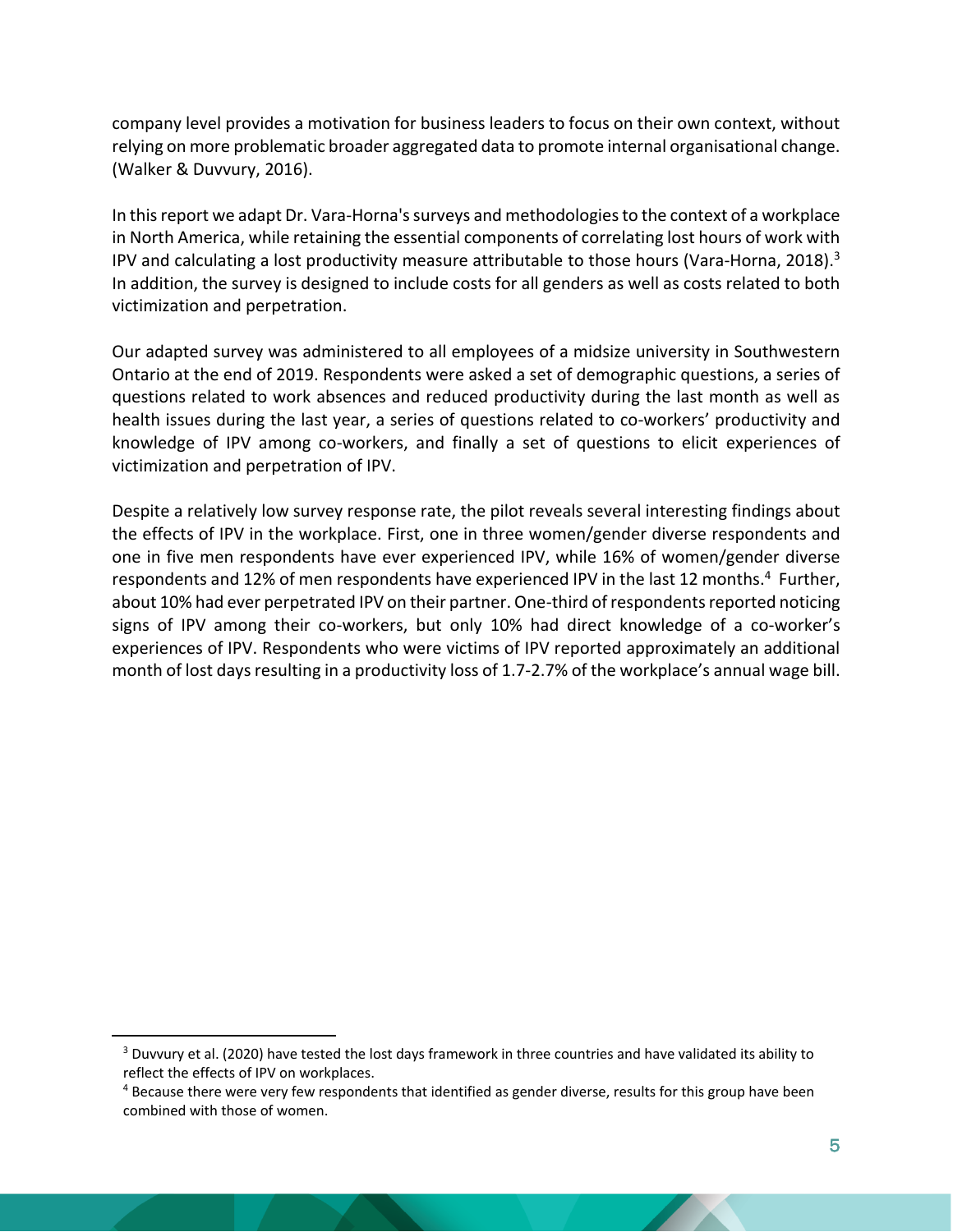# <span id="page-6-1"></span><span id="page-6-0"></span>Section 2: Survey Design, Response Rate and Sample Statistics Section 2.1: Survey Design

The pilot survey was conducted online and drew on survey methodologies from two previous employee surveys constructed to capture the effects of IPV on the workplace and the costs of those impacts. These were a questionnaire used in a national survey of employees in Canada (Wathen et al., 2014) and a questionnaire used in a number of workplaces in South America to estimate the costs of IPV to the workplace (Vara-Horna, 2014 & 2015). The survey was drafted combining elements from both surveys. To identify victims and perpetrators of violence the survey adopted the latest screening questions developed by Ford-Gilboe et al. (2016)<sup>5</sup> and used in Canada's 2018 National Survey of Safety in Public and Private Spaces.

In answering each question, the respondent must indicate if a current or past partner has ever committed the act against them and, in turn, whether they have ever committed the act against a partner. The series of questions allows for identification of victims and perpetrators of physical, sexual, and emotional/psychological abuse.

To create a survey relevant to the context of a North American workplace, steps were taken to adapt the original surveys. Demographic questions were adapted, with input from human resource representatives, to reflect the structure of the workforce as much as possible.<sup>6</sup>

The final survey had 57 questions. The number of questions each respondent answered varied depending on their responses (e.g., respondents who were not aware of any co-workers suffering from IPV were routed past questions regarding the impact of this IPV on their work). At the end of the survey, IPV resources (e.g., phone numbers and websites) were provided. At the beginning of the survey, respondents had to give their consent to participate in the survey. An 'Exit Quickly' button was included on the survey in case a respondent needed to shut it down quickly. The survey was prepared for completion on Qualtrics' survey platform.

The survey began by asking participants to respond to demographic questions including their sex, gender, age, relationship status, place of birth, citizenship, Indigenous status, race, disability status, education, and work-related variables (appointment, contract, unit, union, hours, and salary). The survey also collected information on current partner demographics and features of the relationship (duration, children, conflicts). The survey then sought to gain information from respondents about their absenteeism, lateness and presenteeism over the previous four months in addition to health issues suffered in the last year. Next respondents were asked questions related to their co-workers including whether they were aware of any co-workers suffering from IPV and whether this had affected their co-worker's work as well as their own work. Finally, respondents were asked about experiencing or perpetrating abusive behaviours in their adult intimate relationships. Information was collected on the timing and frequency of these experiences relative to the last 12 months.

<sup>&</sup>lt;sup>5</sup> We used the Composite Abuse Scale Revised – Short Form ( $CAS_R-SF$ ). Version: March 30, 2020.

<sup>&</sup>lt;sup>6</sup> The survey was reviewed and received ethics approval from all required review boards.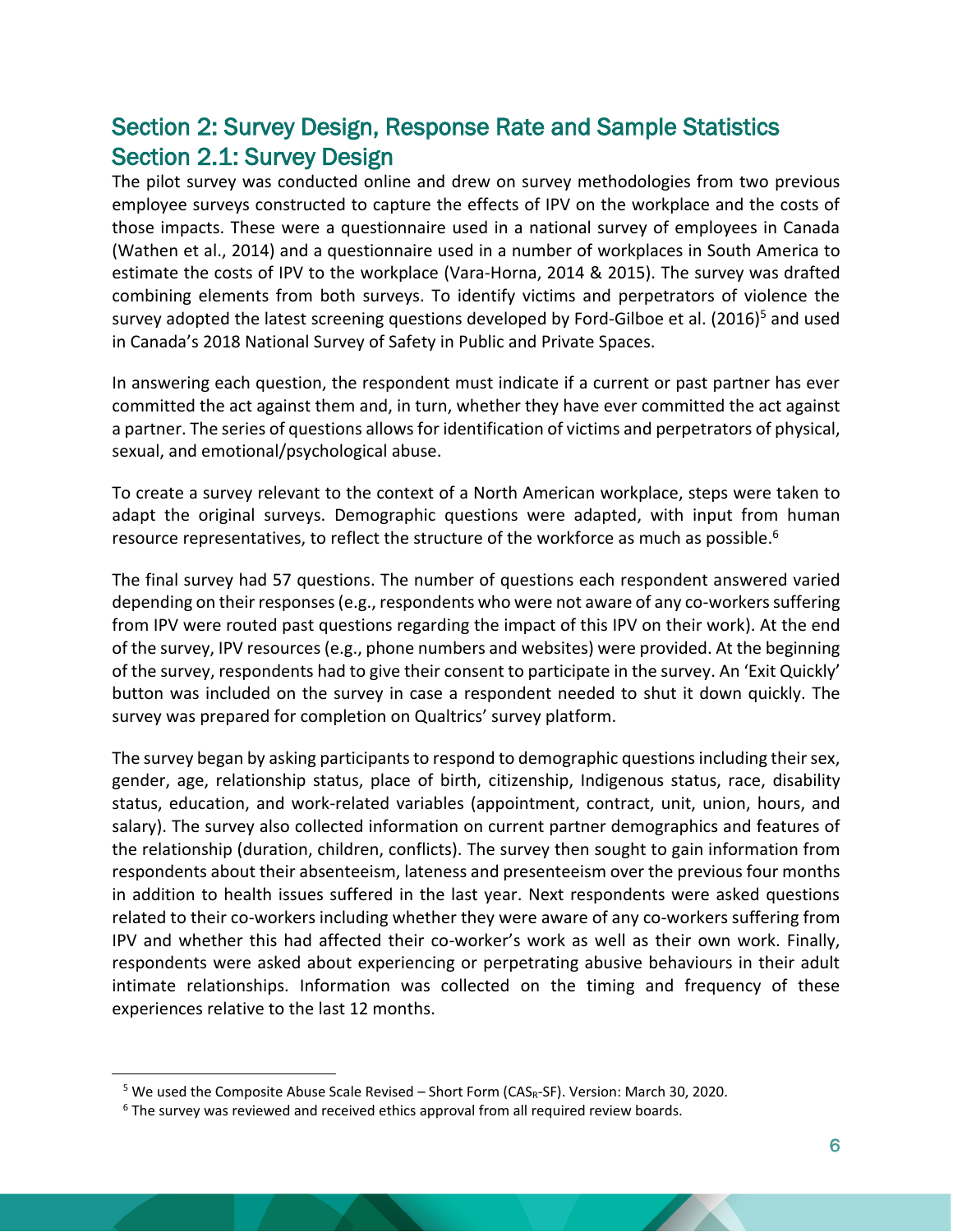# <span id="page-7-0"></span>Section 2.2: Sampling, Recruitment and Data Collection

The survey was disseminated via an email message to all employees at the workplace with a link to the online survey. The online survey was completed in late 2019. Advertisement of the survey was done through a variety of methods including posters and postings on LinkedIn. Direct reminder emails and emails from supervisors encouraging participation were sent.

The survey encountered some technical difficulties which were fixed rather quickly, but some respondents found it collected too much personal information to guarantee anonymity. The issues surrounding the survey and its collection as well as the lessons learned will be documented in another report.

It is an established fact that survey response rates tend to vary dramatically depending on how surveys are administered. Response rates are generally much higher when interviews are carried out in person rather than by telephone, post or online. The survey response rate is key to survey representativeness and needs to be kept in mind when analyzing and interpreting the survey results. A survey with a low response rate may have little statistical significance, in the sense that the sample that answered the survey may not be representative of those targeted by the survey. However, interviews in person are cost prohibitive and very time consuming when addressed to several thousand employees. Moreover, in workplace surveys, individuals may fear being identified by their employer. An online survey with well-protected software may be viewed as better at guaranteeing the anonymity of respondents.

The pilot survey was sent to over 10,000 employees. Take-up of the survey varied greatly across employee groups resulting in the need to eliminate some employee groups from the analysis. The employee groups that engaged the most with the survey represent the core full-time workers at the workplace with around 3,800 employees. Among this group, there is a response rate of 20%. After cleaning the data,<sup>7</sup> our sample contains 890 respondents of which 785 work full-time. This number represents the base sample, hereinafter referred to as 'respondents.'

## <span id="page-7-1"></span>Section 2.3: Sample Statistics and Survey Limitations

A response rate around 20% and a survey sample of 890 respondents does not inevitably hinder survey representativeness. However, it is important to examine the sample's representativeness of the population surveyed. Table 1 provides sample statistics based on gender (man or woman/gender diverse). The first and second columns give the percentages of respondents in each category for men and women/gender diverse, respectively. Because almost all respondents identified themselves as men or women and not gender diverse, the respondents who chose the gender diverse category have been combined with women.<sup>8</sup>

 $<sup>7</sup>$  Respondents were eliminated from the survey if they did not respond to the questions regarding their sex,</sup>

appointment, or union. Those who reported ages less than 20 or greater than 70 were eliminated.

<sup>&</sup>lt;sup>8</sup> Unfortunately, only 5 respondents identified their gender as other than men or women making it impossible to conduct a separate analysis on this group. Given their responses aligned more with the women respondents, they were included in the women/gender diverse category for the analysis instead of excluding them.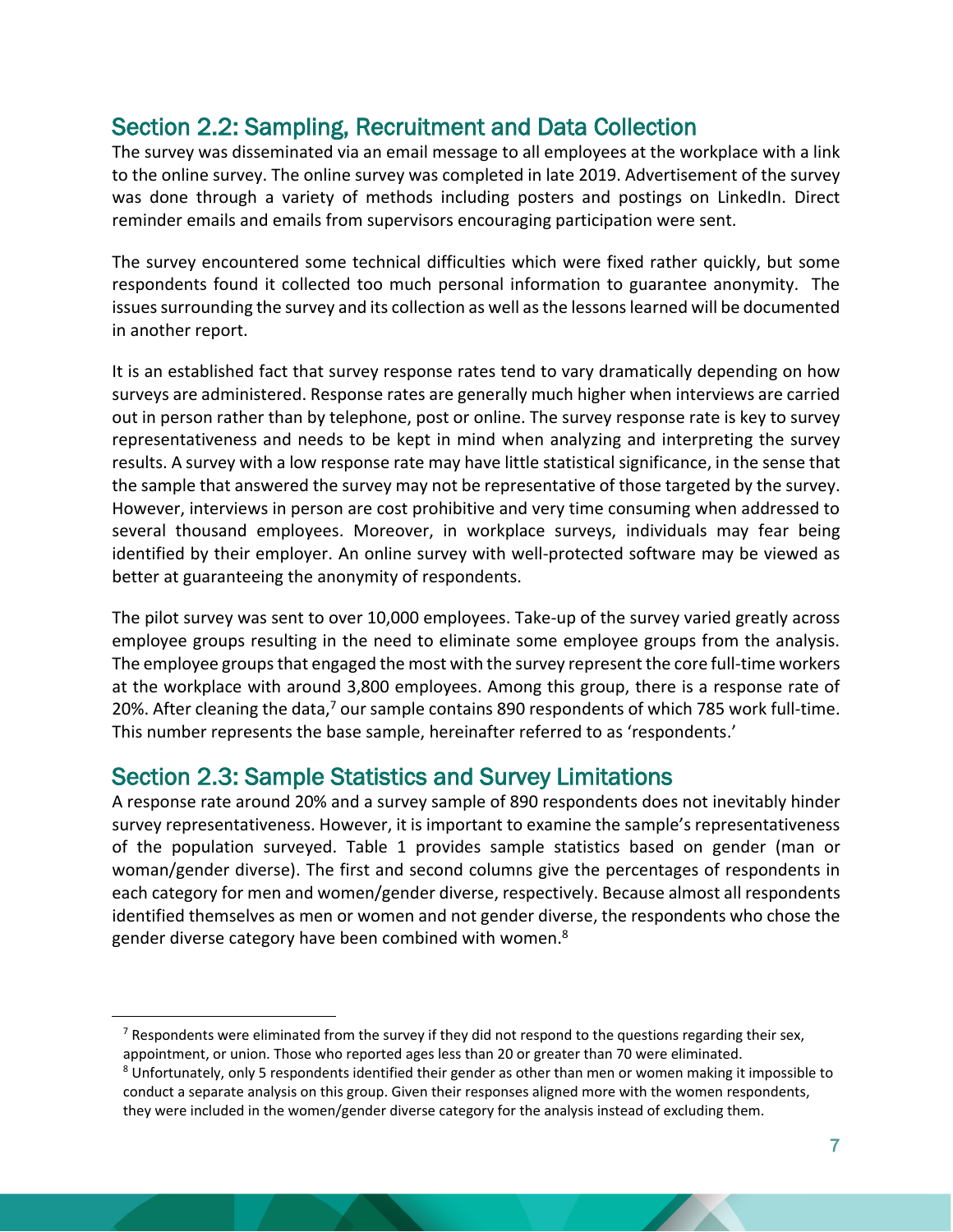Table 1 indicates that the sample has a large percentage of women/gender diverse respondents at 72%. These women/gender diverse percentages are larger than the percentage of the women population of employees in workplace at 55%. The sample percentages suggest that women were more likely to answer this survey than men.

Table 1 also indicates that respondents to the survey tend to be older with an average age around 45 years. Most of the respondents were born in Canada. Very few identified as Indigenous, while around 10% of the respondents indicated they are a visible minority. Interestingly, around 20% of the sample reported having a disability. Approximately half of those reporting a disability indicated that their disability is related to mental health. With respect to job characteristics, 85% indicated they worked 30 hours or more a week, while around three-quarters have a permanent contract. Finally, the sample is highly educated. Over 80% of the sample has BA degree or higher.

With respect to relationship characteristics, less than 5% report that they were never in a relationship. Around 80% of women/gender diverse respondents and 90% of men respondents report being in a current relationship (married, common-law, dating), with 70-83% reporting married or in a common-law relationship, respectively. In terms of children, women/gender diverse respondents report a lower percentage of having children at 61% while men respondents report a rate of 74%. Most of the respondents also report being in a long-term relationship that has lasted more than 10 years.

In terms of partner characteristics, the percentages born in Canada and with visible minority status mirror those of the respondents albeit slightly less. The respondents' partners are also highly educated, with the majority having at least a BA degree. However, the overall level of education is lower for partners for both genders. Finally, the last section of Table 1 reports on the percentages of respondents with current partners who report various conflicts. The highest category is partner conflicts about the respondent being away too much with 13% of women/gender diverse respondents and 24% of men respondents reporting this conflict. Here the percentages are higher for men than women/gender diverse. A few respondents (less than 10%) reported that their partner had problems with them earning too little or their job status.<sup>9</sup>

The last line of Table 1 gives the sample sizes for the two groups. Given the relatively low response rate and small sample sizes, we caution against using the survey to draw firm conclusions regarding the prevalence of IPV as well as the costs associated IPV at this workplace. The results we present should be viewed as an example of how a survey can be used to identify the effects of IPV and quantify the resulting costs. Therefore, reported results are only suggestive of the potential costs associated with IPV for a workplace.

 $9$  Less than 1% of the respondents reported a conflict with their partner about earning too much.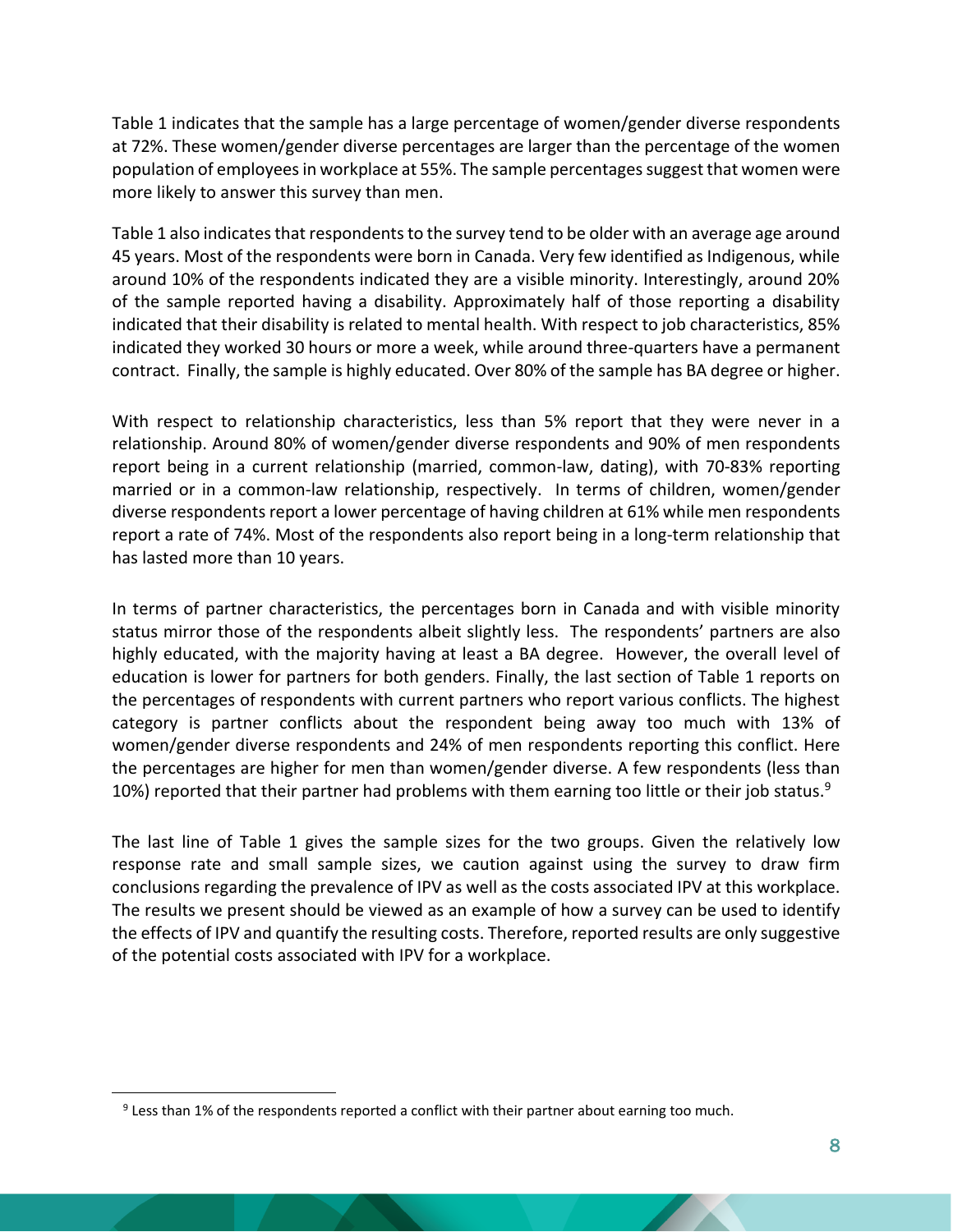<span id="page-9-0"></span>

|                                     | Men            | <b>Women/Gender Diverse</b> |
|-------------------------------------|----------------|-----------------------------|
| Gender                              | 28             | 72                          |
| Age (years)                         | 46             | 44                          |
| Born in Canada                      | 80             | 84                          |
| Indigenous                          | $\mathbf{1}$   | $\overline{2}$              |
| <b>Visible Minority</b>             | 12             | 11                          |
| Disability                          | 22             | 19                          |
| Full-time (>30 hours/week)          | 83             | 86                          |
| Permanent contract                  | 76             | 74                          |
| <b>Education</b>                    |                |                             |
| HS or less                          | $\overline{3}$ | 3                           |
| College but less than BA            | 14             | 13                          |
| BA or higher                        | 83             | 84                          |
| Relationship                        |                |                             |
| Ever in a relationship              | 96             | 97                          |
| Currently in a relationship         | 90             | 80                          |
| Married/Common law                  | 83             | 70                          |
| Children                            | 74             | 61                          |
| Length of current relationship      |                |                             |
| 5 years or less                     | 11             | 22                          |
| 6-10 years                          | 10             | 13                          |
| $10+$ years                         | 79             | 65                          |
| <b>Current partner demographics</b> |                |                             |
| Partner born in Canada              | 79             | 78                          |
| Partner visible minority            | 11             | 11                          |
| <b>Partner education</b>            |                |                             |
| HS or less                          | 10             | 13                          |
| College but less than BA            | 19             | 33                          |
| BA or higher                        | 71             | 54                          |
| <b>Partner conflicts</b>            |                |                             |
| Earning too little                  | 9              | 6                           |
| Away too much                       | 24             | 13                          |
| Partner not liking job status       | 6              | 3                           |
|                                     |                |                             |
| Number of observations              | 247            | 643                         |

### Table 1: Demographic Statistics by Appointment and Gender

Note: Percentage indicating each category is given in the table except for age which reports the average age in years.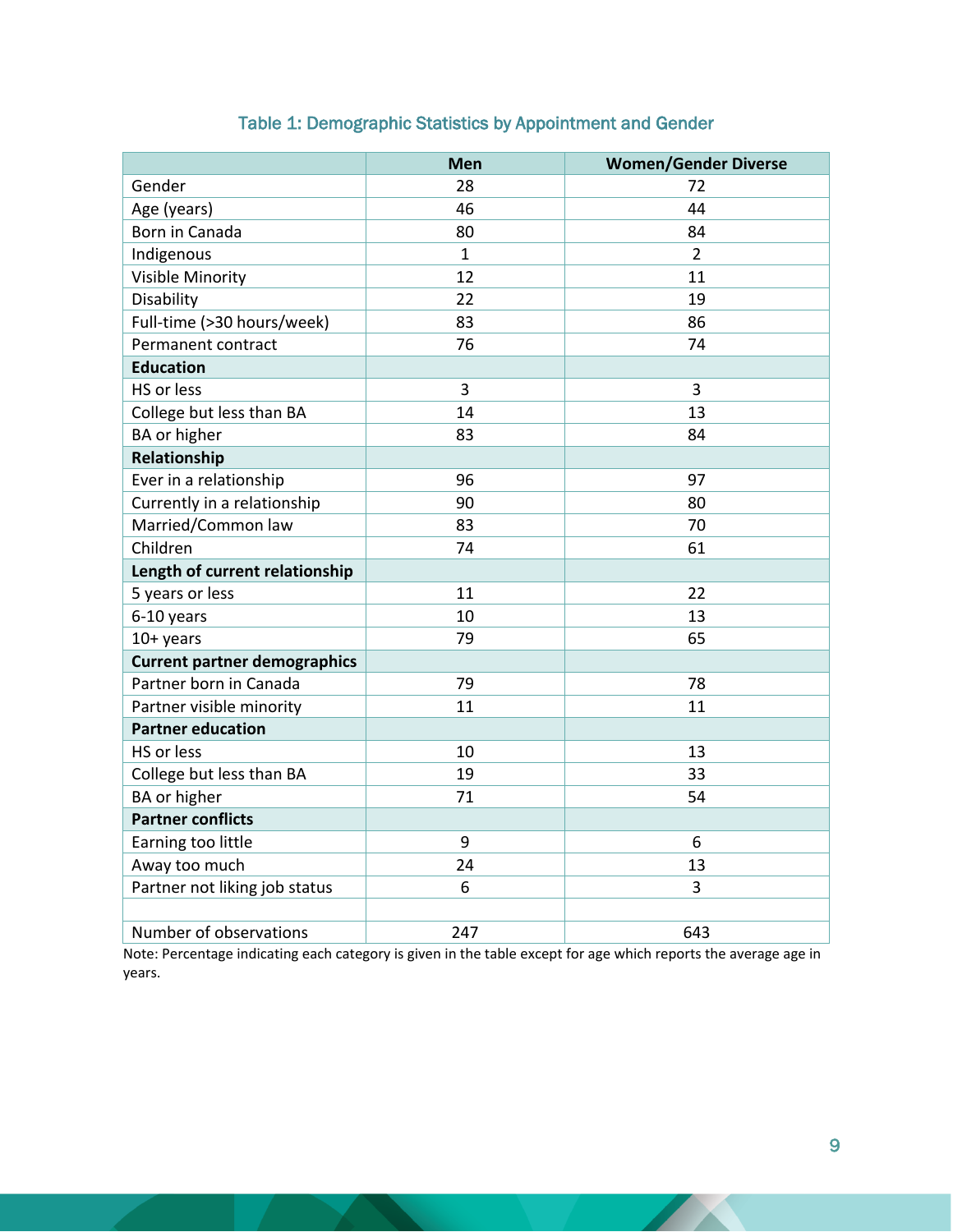# <span id="page-10-0"></span>Section 3: Findings Regarding IPV Among Co-Workers

Before being asked about their own experiences in their intimate relationships, respondents were asked about their co-workers. First, all respondents were asked about whether they had ever observed any signs of IPV among their co-workers. Respondents were given a list of signs and asked to check all that applied. Respondents were also able to indicate that they had not observed any signs. Table 2 gives the list of signs and the percentage of the respondents indicating observance of each sign. Of the 890 respondents in our sample, 681 answered this question. Of those, 39% reported at least one sign. The signs with at least 10% of the respondents answering 'yes' included the co-worker(s) being absent or late; the co-worker(s) exhibiting anxiety or fears; the co-worker(s) displaying poor performance or requesting special treatment; the co-worker(s) being emotionally upset; the co-worker(s) keeping isolated; and the coworker(s) hinting of trouble at home.

<span id="page-10-1"></span>

| Co-worker absent or late                      | 21             |
|-----------------------------------------------|----------------|
| Co-worker anxiety or fears                    | 19             |
| Co-worker requests special treatment          | 17             |
| Co-worker poor performance                    | 17             |
| Co-worker emotionally upset                   | 16             |
| Co-worker keeps isolated                      | 13             |
| Co-worker hints of trouble at home            | 10             |
| Co-worker fears loss of job                   | 7              |
| Co-worker many phone calls                    | 7              |
| Co-worker has injuries                        | 6              |
| Co-worker makes excuses/apologies for partner | 5              |
| Co-worker denies injuries/problems            | 5              |
| Co-worker unseasonal clothing                 | 3              |
| Co-worker partner visits workplace            | 3              |
| Co-worker receives gifts/flowers              | 3              |
| Co-worker nervous in presence of partner      | 3              |
| Co-worker left the company                    | 3              |
| Co-worker receives insulting phone messages   | $\overline{2}$ |
| Co-worker changes use of alcohol/drugs        | $\mathfrak{p}$ |
| No signs of co-worker being abused            | 62             |
|                                               |                |
| Number of respondents                         | 681            |

#### Table 2: Signs of IPV Among Co-Workers

Note: Percentage of respondents who noted that they had observed the behaviour among one or more coworkers. Respondents may answer "yes" to more than one behaviour unless they choose "No signs of co-worker being abused."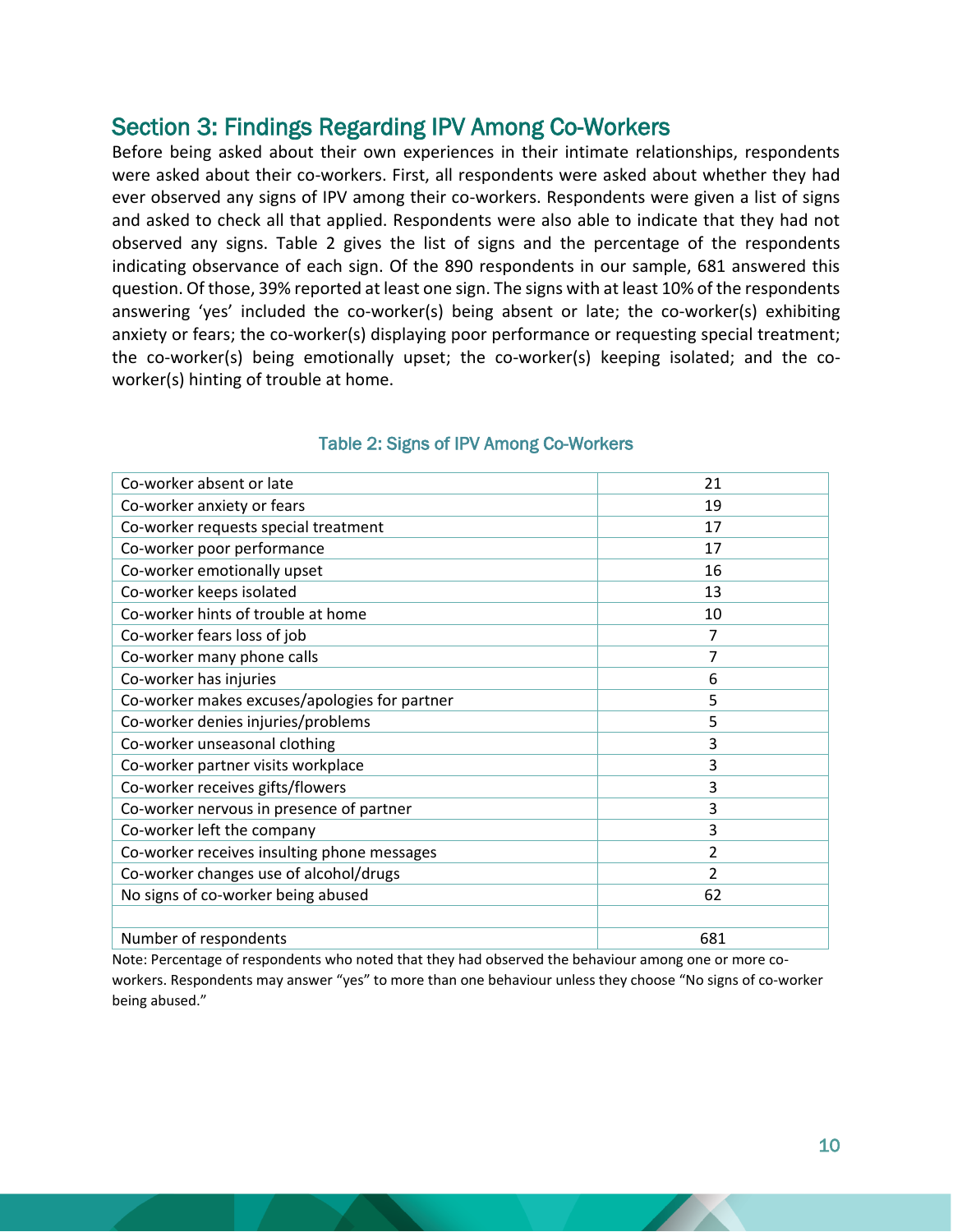#### Table 3: Co-Worker's Ability to Work Affected by IPV

<span id="page-11-0"></span>

| Co-worker distracted at work             | 67 |
|------------------------------------------|----|
| Co-worker tired at work                  | 56 |
| Co-worker unwell at work                 | 53 |
| Co-worker injured at work                | 9  |
| Co-worker late to work                   | 32 |
| Co-worker absent from work               | 16 |
| Co-worker affected at work in other ways | 8  |
| Not sure how co-worker affected at work  | 26 |
| Co-worker not affected at work from IPV  |    |
|                                          |    |
| Number of respondents                    | 85 |

Note: Respondents who indicated knowledge of a co-worker's suffering from IPV were asked how their coworker's work was affected. Table 3 indicates the percentage of those respondents who indicated their coworker's work was affected in the stated way. Respondents could indicate more than one means by which their co-worker's work was affected unless they answered their work was not affected or they were unsure.

The next question asked if the respondent had direct knowledge of a co-worker who was suffering from IPV. Only 85 respondents indicated 'yes' to this question. Those 85 were then asked if their co-worker's ability to work had been affected by being a victim of IPV. Table 3 reports the results of that question and shows that 67% of the respondents felt that the work had been affected in some way(s).<sup>10</sup> The top ways in which their co-worker's work had been affected included distracted (67%), tired (56%), unwell (53%), late (32%), and absent (16%).

The same respondents were asked if their own work had been affected by their co-worker's IPV. In this case, fewer workers reported an affect on their work than on their co-worker's work at 53%. The main affect indicated by these respondents was that they had experienced stress because of the IPV their co-worker was experiencing at 45%. Further, 19% said their work was directly affected and 16% said the IPV caused conflict between them and their co-worker.

Here we are seeing the first evidence from the survey that IPV has an effect on the workplace. Respondents are reporting that they have seen signs of IPV and, if they are aware of someone experiencing IPV, they are likely to report effects on their co-worker's work and their own. This evidence is in line with other work on co-workers (Vara-Horna, 2018). However, the number of respondents who are aware of a co-worker experiencing IPV is too small to make any broad statements or to include this group in the costs of IPV to workplace. In this way, the estimated costs are an underestimate.

 $10$  Only 7% reported that they felt their co-worker's work had not been affected, while 26% reported that they were unsure how the work had been affected.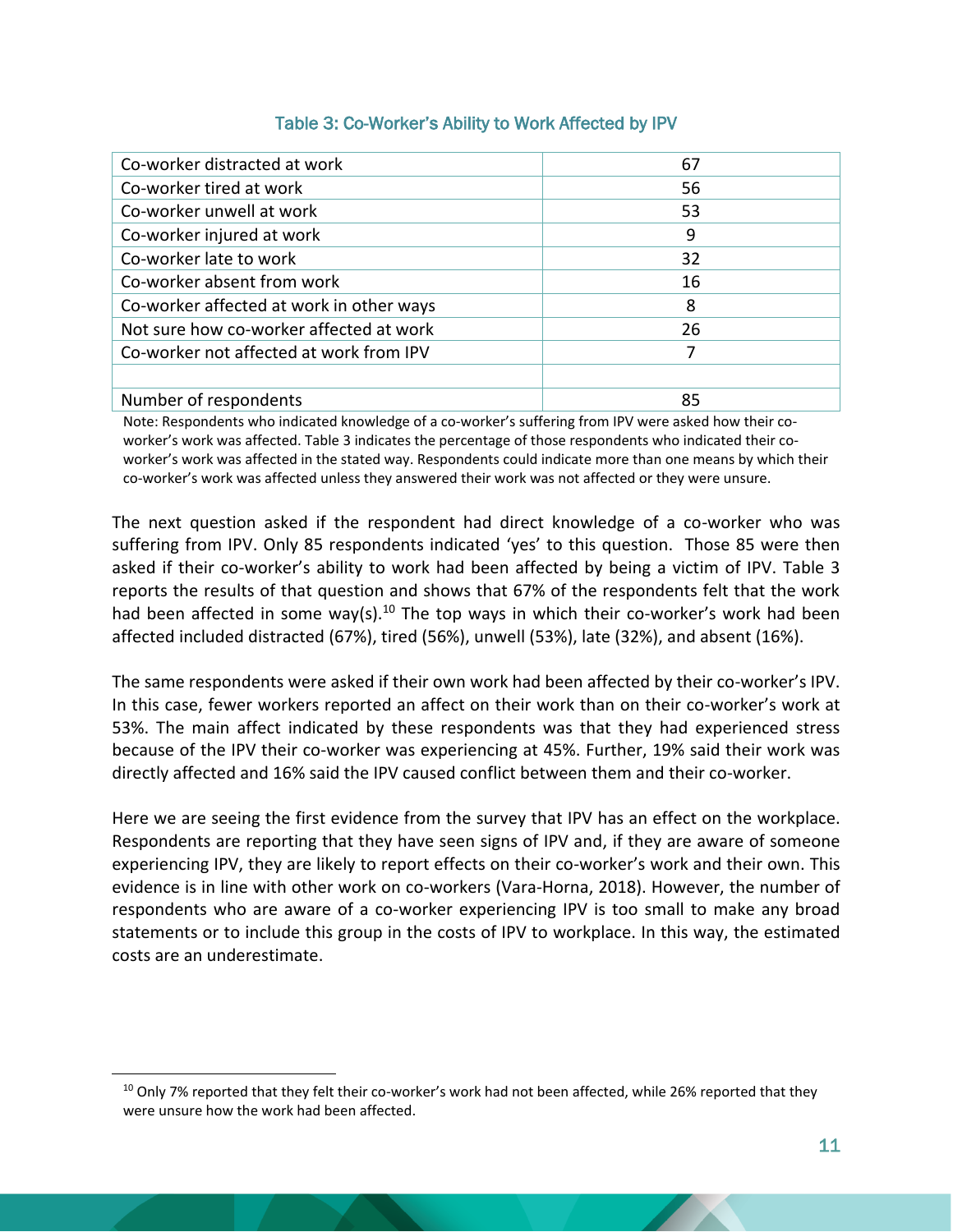#### Table 4: Own Work Affected by Co-Worker's IPV

<span id="page-12-0"></span>

| Harmed by co-worker's IPV          | 0              |
|------------------------------------|----------------|
| Calls because of co-worker's IPV   | $\overline{2}$ |
| Stressed by co-worker's IPV        | 45             |
| Work affected by co-worker's IPV   | 19             |
| Conflict caused by co-worker's IPV | 16             |
| Other effects from co-worker's IPV |                |
| No effects from co-worker's IPV    | 47             |
|                                    |                |
| Number of respondents              | 85             |

Note: Respondents who indicated knowledge of a co-worker's suffering from IPV were asked how their own work was affected. Table 4 shows the percentage of those respondents who indicated their work was affected in the stated way. Respondents could indicate more than one means by which their work was affected unless they answered their work was not affected or they were unsure.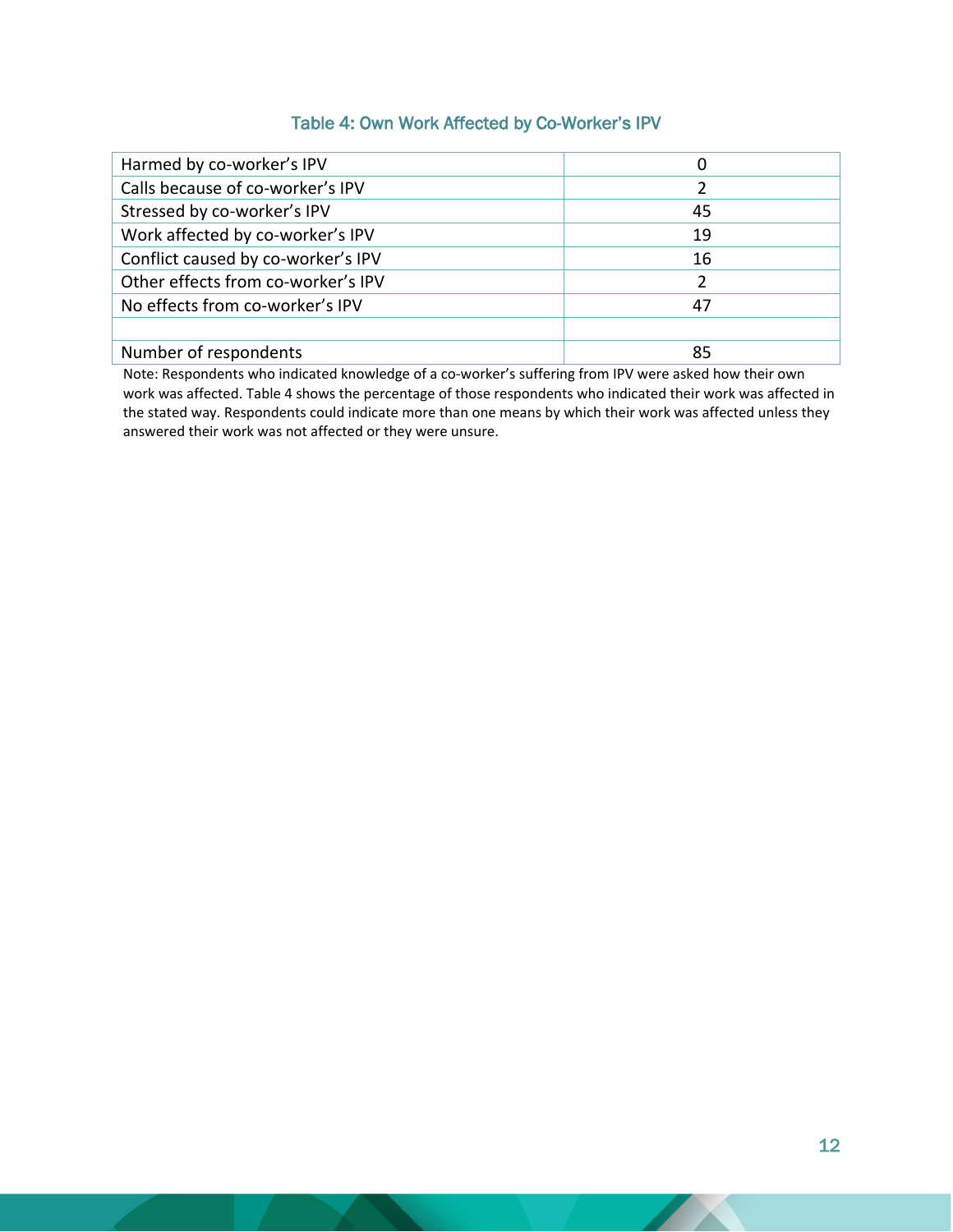# <span id="page-13-0"></span>Section 4: Findings Regarding Victimization and Perpetration of IPV

In the last section of the survey, respondents were asked about a series of relationship experiences and whether they had ever had the experience with any current or past intimate partner. If they indicated 'yes,' they were then asked whether it had occurred more than 12 months ago or within in the last 12 months. If the latter, they were asked how frequently it had occurred. The list of experiences was taken from the recently developed Composite Abuse Scale Revised – Short Form (CAS<sub>R</sub>-SF) (Ford-Gilboe et al., 2016). To identify victims and perpetrators of IPV, we followed Vara-Horna (2018) and asked respondents whether a partner had ever done the act in question to them and whether they had ever done the act to a partner, where the former helps identify victims of violence and the latter perpetrators. By asking about acts/experiences we do not directly ask the respondents if they have been victims (or perpetrators) of IPV in order to identify them as such. Respondents may be reluctant to identify themselves as a victim or a perpetrator directly or they may not know or feel that they are a victim or perpetrator. Thus, eliciting victimization and perpetration rates in this way may yield more accurate estimates.

Tables 5 and 6 report the percentage of women/gender diverse and men respondents, respectively, who report experiencing each act as a victim or a perpetrator in the last 12 months and ever.<sup>11</sup> The tables are divided into experiences that are labelled as physical violence, sexual violence, and emotional/psychological violence. Among both women/gender diverse and men respondents, emotional/ psychological and physical forms of IPV are reported more than sexual forms, with the exception of humiliation of sexual past. Victimization rates are also higher than perpetration rates among both genders. Generally, the men victimization and perpetration rates are lower for each category than those for the women/gender diverse.

Table 7 presents the overall rates of physical, sexual, and emotional/psychological violence as well as the rates for any form of violence for men and women/gender diverse respondents. The rates of ever having experienced any form of IPV are 33% for women/gender diverse respondents and 21% for men respondents. These rates are lower than those found for all of Canada using the 2018 Survey of Safety in Public and Private Spaces (SSPPS), which found that 4 in every 10 women and 1 in every 3 men has been a victim of IPV (Cotter, 2021). While the ever victimized rates are lower, the rates for victimization in the last 12 months (or current IPV) are slightly higher than those in the SSPPS at 13% for men respondents and 16% for women/gender diverse respondents.<sup>12</sup> In terms of perpetration, the results indicate that 16% of women/gender diverse respondents and 13% of men respondents have ever perpetrated an act of violence against an intimate partner. As noted above, the most common forms of both victimization and perpetration are physical and emotional/pyschological violence.

<sup>&</sup>lt;sup>11</sup> The percentage who experienced the act more than 12 months ago can be calculated by subtracting the "<12 month" percentage from the "Ever" percentage.

 $12$  Using the same IPV questions as in our pilot, the SSPPS reveals that 11% of men and 12% of women were victims of IPV in the last 12 months (Cotter, 2021). One major difference between the two samples is that the SSPPS covers all adults over the age of 15. Compared to the population of Canada over the age of 15, this sample is older and more educated.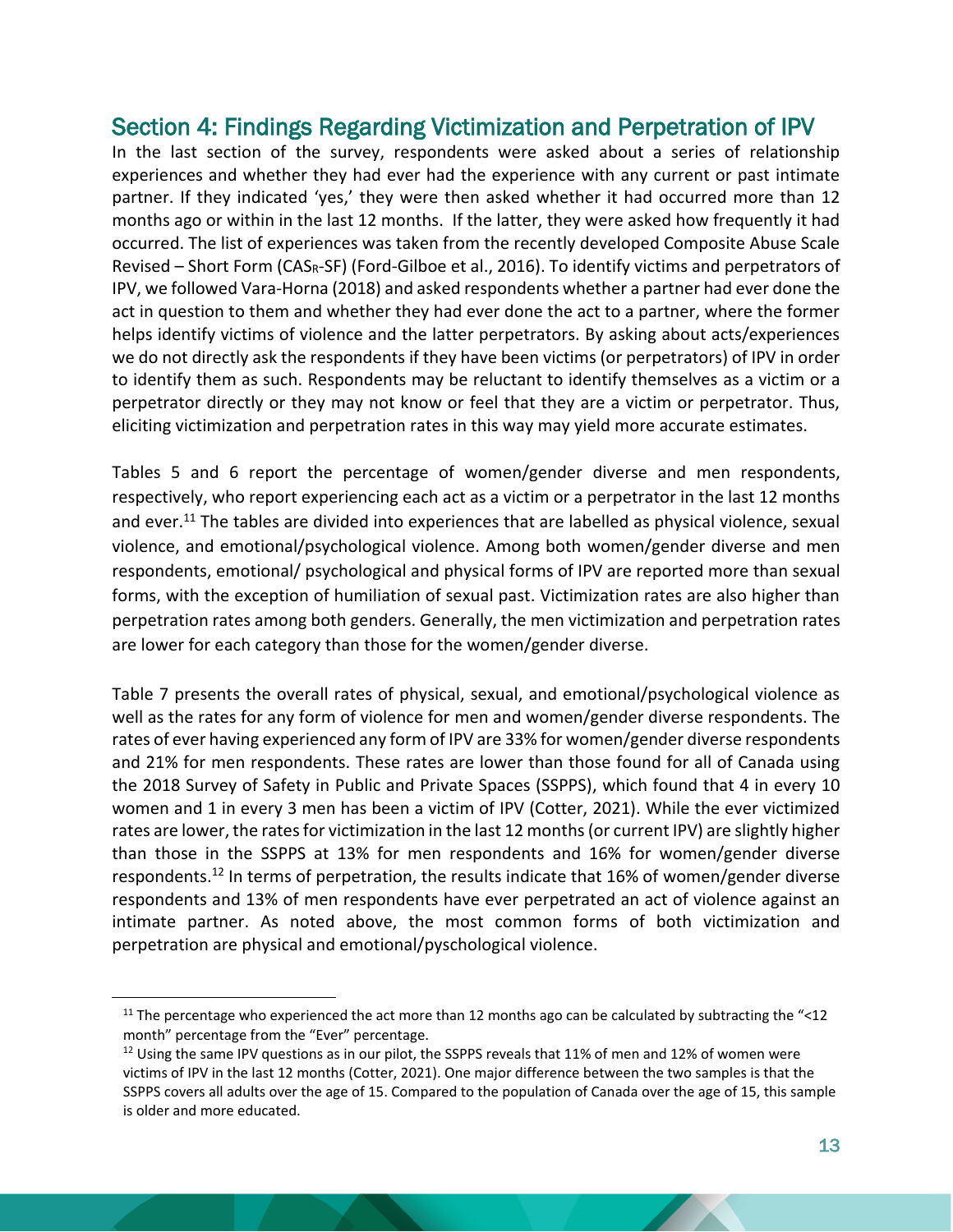<span id="page-14-0"></span>

|                           | <b>Victim</b>      |                | Perpetrator    |                |
|---------------------------|--------------------|----------------|----------------|----------------|
|                           | <12 months<br>Ever |                | <12 months     | Ever           |
| <b>Physical violence</b>  |                    |                |                |                |
| Shook, pushed, grabbed    | 4                  | 16             | $\overline{2}$ | 8              |
| Knife, gun or other       | $\mathbf{1}$       | 3              | $\mathbf 0$    | $<$ 1          |
| weapon                    |                    |                |                |                |
| Chocked                   | $\mathbf{1}$       | $\overline{4}$ | $\leq$ 1       | 0.19           |
| Hit, kicked or bit        | $\mathbf{1}$       | 6              | $\mathbf{1}$   | 3              |
| Locked in a room          | $\mathbf{1}$       | 3              | $<$ 1          | $\leq 1$       |
| <b>Sexual violence</b>    |                    |                |                |                |
| Sex acts not wanting to   | $\overline{2}$     | 9              | $\mathbf 0$    | $<$ 1          |
| perform                   |                    |                |                |                |
| Forced sex                | $\overline{2}$     | $\overline{7}$ | $\mathbf 0$    | 0              |
| <b>Emotional violence</b> |                    |                |                |                |
| Convinced crazy           | 5                  | 12             | $\mathbf{1}$   | 3              |
| Stalked                   | $\overline{2}$     | 10             | $\leq$ 1       | $\mathbf{1}$   |
| Threaten to kill          | $\overline{2}$     | 6              | $\mathbf 0$    | $<$ 1          |
| Online harassment         | 5                  | 12             | $\mathbf{1}$   | 3              |
| Not good enough           | 11                 | 21             | 5              | 6              |
| Isolated from friends or  | 3                  | 11             | $<$ 1          | $\mathbf{1}$   |
| family                    |                    |                |                |                |
| Refused money, job,       | $\overline{2}$     | 5              | $\overline{0}$ | 0              |
| resources                 |                    |                |                |                |
| <b>Blamed for violent</b> | 5                  | 15             | $\mathbf{1}$   | $\overline{2}$ |
| behaviour                 |                    |                |                |                |
| Humiliation of sexual     | 6                  | 16             | $\mathbf{1}$   | 3              |
| past                      |                    |                |                |                |

#### Table 5: Women/Gender Diverse Victim and Perpetrator Percentages

Note: women/gender diverse respondents were asked if any intimate partner had ever done the activity, and if so when and how often. For the same activity, respondents were then asked if they had ever done the activity to their partner and if so when and how often. Here the percentages who indicated "yes" to the activity are reported in the "Ever" column for victims and perpetrators, and those who indicated "yes" and within the last 12 months are given in the "<12 months" column. Thus, those who have experienced the form of violence more than 12 months ago can be calculated by subtracting the "Ever" column from the "<12 months" column.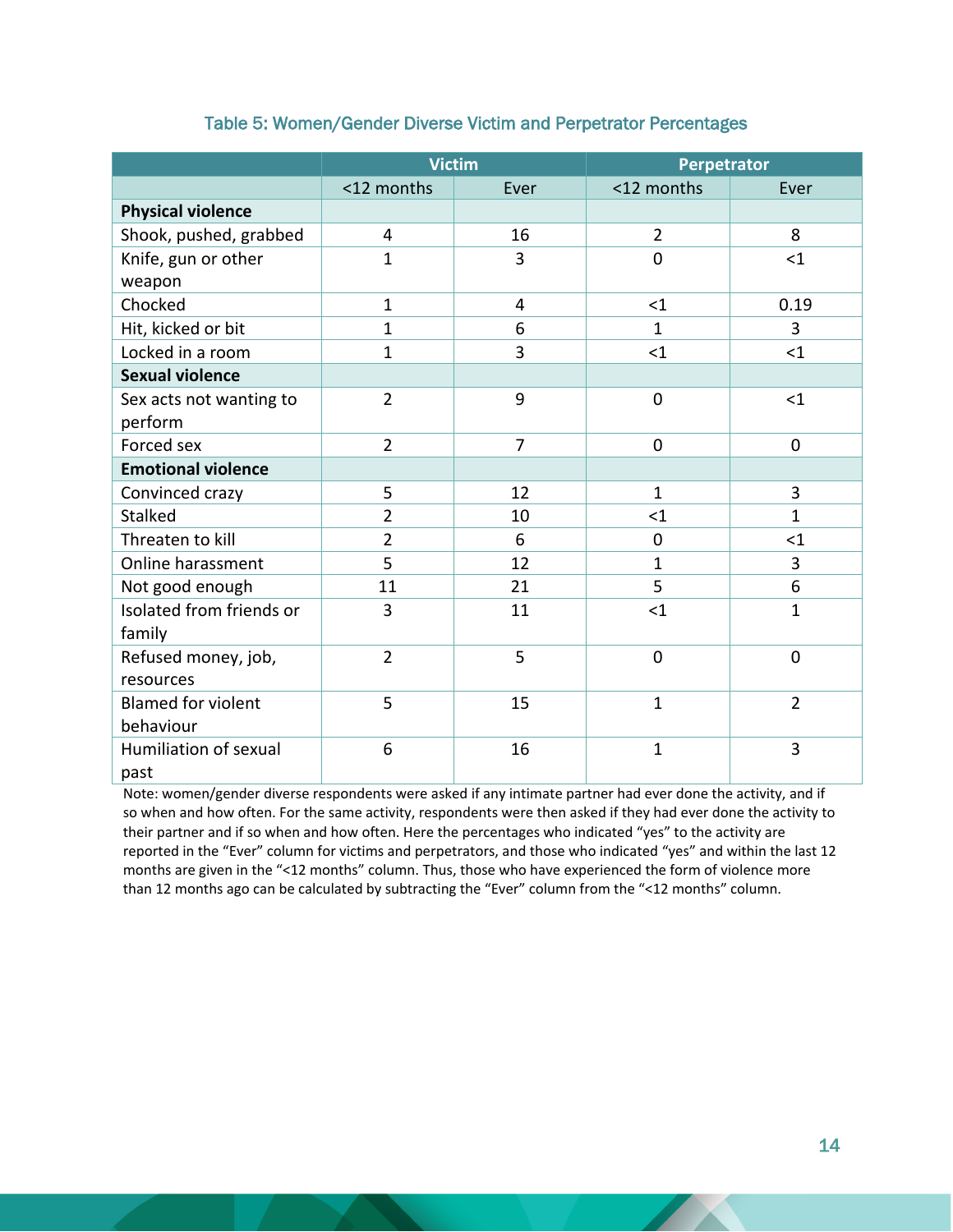<span id="page-15-0"></span>

|                           | <b>Victim</b>      |                | Perpetrator    |                |
|---------------------------|--------------------|----------------|----------------|----------------|
|                           | <12 months<br>Ever |                | <12 months     | Ever           |
| <b>Physical violence</b>  |                    |                |                |                |
| Shook, pushed, grabbed    | 4                  | 11             | $\overline{2}$ | 5              |
| Knife, gun or other       | $<$ 1              | $\overline{2}$ | $\overline{0}$ | $\mathbf 0$    |
| weapon                    |                    |                |                |                |
| Chocked                   | $<$ 1              | $\leq 1$       | $\mathbf 0$    | $\mathbf 0$    |
| Hit, kicked or bit        | $\mathbf{1}$       | 5              | $<$ 1          | 1              |
| Locked in a room          | 0                  | 0              | 0              | $\mathbf 0$    |
| <b>Sexual violence</b>    |                    |                |                |                |
| Sex acts not wanting to   | $\mathbf{1}$       | $\overline{3}$ | $\mathbf{1}$   | $\overline{2}$ |
| perform                   |                    |                |                |                |
| Forced sex                | 0                  | $\mathbf{1}$   | $\mathbf 0$    | $<$ 1          |
| <b>Emotional violence</b> |                    |                |                |                |
| Convinced crazy           | $\overline{2}$     | $\overline{7}$ | $\mathbf{1}$   | $\overline{2}$ |
| <b>Stalked</b>            | $\leq$ 1           | $\overline{2}$ | $\leq$ 1       | 1              |
| Threaten to kill          | $<$ 1              | $\overline{2}$ | $\mathbf 0$    | $\mathbf 0$    |
| Online harassment         | $\overline{2}$     | 5              | $\overline{0}$ | 1              |
| Not good enough           | 8                  | 11             | $\overline{4}$ | 6              |
| Isolated from friends or  | $\overline{3}$     | 6              | $\mathbf{1}$   | 1              |
| family                    |                    |                |                |                |
| Refused money, job,       | 0                  | 1              | $\mathbf 0$    | $\mathbf 0$    |
| resources                 |                    |                |                |                |
| <b>Blamed for violent</b> | $\overline{2}$     | 5              | $<$ 1          | $\overline{2}$ |
| behaviour                 |                    |                |                |                |
| Humiliation of sexual     | 6                  | 8              | $\overline{2}$ | 3              |
| past                      |                    |                |                |                |

#### Table 6: Men Victim and Perpetrator Percentages

Note: Men respondents were asked if any intimate partner had ever done the activity, and if so when and how often. For the same activity, respondents were then asked if they had ever done the activity to their partner and if so when and how often. Here the percentages who indicated "yes" to the activity are reported in the "Ever" column for victims and perpetrators, and those who indicated "yes" and within the last 12 months are given in the "<12 months" column. Thus, those who have experienced the form of violence more than 12 months ago can be calculated by subtracting the "Ever" column from the "<12 months" column.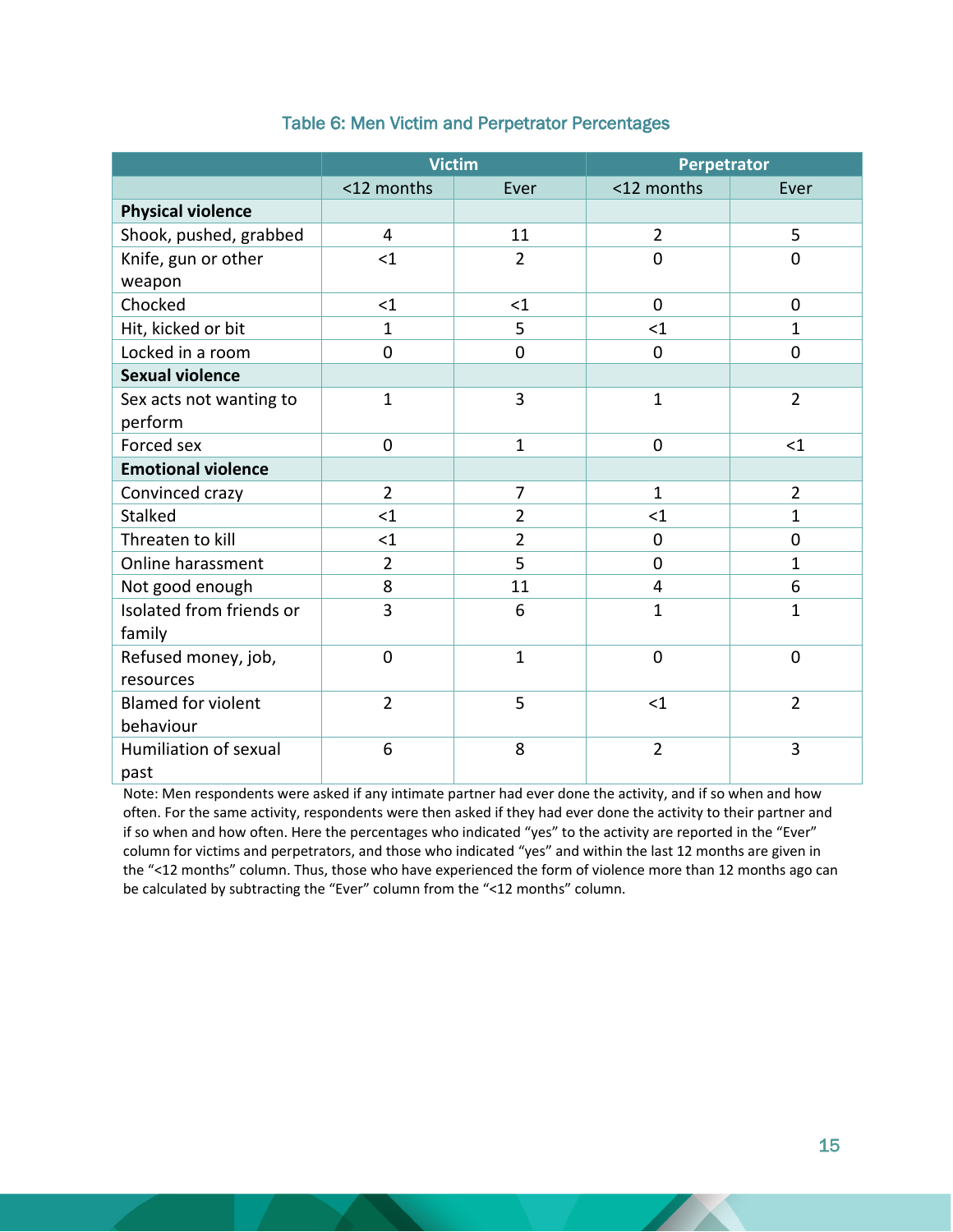<span id="page-16-0"></span>

|                   | <b>Victim</b> |      | <b>Perpetrator</b> |                |  |
|-------------------|---------------|------|--------------------|----------------|--|
|                   | <12 months    | Ever | <12 months         | Ever           |  |
| Men               |               |      |                    |                |  |
| Physical violence | 5             | 13   | $\overline{2}$     | 6              |  |
| Sexual violence   | 1             | 4    | 1                  | $\overline{2}$ |  |
| Emotional         | 11            | 18   | 5                  | 9              |  |
| violence          |               |      |                    |                |  |
| Any violence      | 13            | 21   | 7                  | 13             |  |
| Women/Gender      |               |      |                    |                |  |
| <b>Diverse</b>    |               |      |                    |                |  |
| Physical violence | 5             | 19   | 3                  | 10             |  |
| Sexual violence   | 3             | 11   | 0                  | $<$ 1          |  |
| Emotional         | 15            | 29   | 6                  | 10             |  |
| violence          |               |      |                    |                |  |
| Any violence      | 16            | 33   | 8                  | 16             |  |

#### Table 7: Prevalence of Types of Violence for Men and Women/Gender Diverse

Lastly, in Table 8 we explore the different types of relationships found in our sample. Here we distinguish between relationships that contain no violence, only physical/sexual violence, only emotional/psychological violence, and both physical/sexual and emotional/psychological. We also examine whether one or both spouses is perpetrating the violence. Importantly, almost 70% of the respondents report that they have never been a victim nor a perpetrator of physical/sexual violence or emotional/psychological violence. Almost 10% of respondents report only the presence of emotional/psychological violence, while less than 5% report only the presence of physical/sexual violence. In general, emotional/psychological violence is more likely to be present on its own and in conjunction with physical/sexual violence. Among respondents with both forms of violence present, the highest category at 8% contains those whose spouse alone perpetrates the violence. In contrast, very few respondents report that they ("self only" – bottom row and last column) are the only one perpetrating the violence.

<span id="page-16-1"></span>

|                        | <b>Emotional/Psychological Violence</b>                                    |           |           |        |  |
|------------------------|----------------------------------------------------------------------------|-----------|-----------|--------|--|
|                        | <b>Both Partners</b><br><b>Neither Partner</b><br>Spouse only<br>Self only |           |           |        |  |
| <b>Physical/Sexual</b> |                                                                            |           |           |        |  |
| <b>Violence</b>        |                                                                            |           |           |        |  |
| Neither Partner        | 507 (69.2%)                                                                | 19 (2.6%) | 44 (6.0%) | $2(-)$ |  |
| <b>Both Partners</b>   | $8(1.1\%)$                                                                 | 23 (3.1%) | 17 (2.3%) | $1(-)$ |  |
| Spouse only            | 14 (1.9%)                                                                  | 21 (2.9%) | 61 (8.3%) | $2(-)$ |  |
| Self only              | 11 (1.5%)                                                                  | $3(-)$    | $4(-)$    | $1(-)$ |  |

#### Table 8: Types of Violence Within Relationships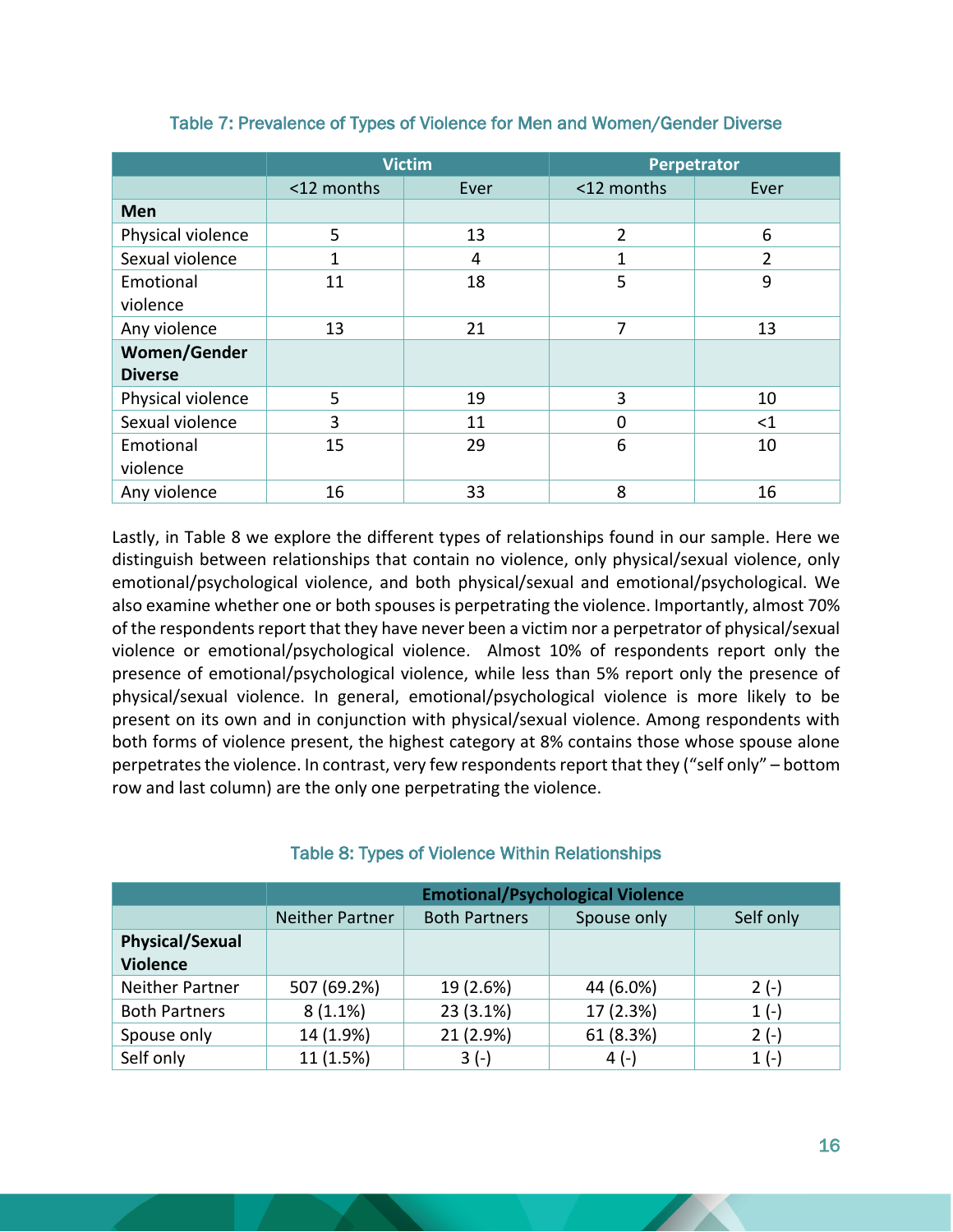# <span id="page-17-0"></span>Section 5: Lost Productivity and Estimates of Costs of IPV

In the survey, all respondents were asked questions about their lateness, absenteeism and presenteeism over the last month as well as any adverse health conditions over the past year. Because everyone answered these questions, we can form control groups to compare days of work lost due to these factors between those respondents who are or have been IPV victims and those who have never experienced IPV as a victim. $^{13}$  This enables the calculation of the cost of the extra days of work lost due to IPV.

Table 9 reports the number of days of work lost due to lateness, absenteeism, presenteeism and adverse health concerns over the last year for the full sample by gender. We have not restricted our victim group to only those respondents who are current victims. This reflects the fact that the effects of IPV can be long term and do not necessarily end with the end of the relationship. These effects may be due to long-term health concerns stemming from the IPV and/or continued contact with the perpetrator, possibly through children.

The first column in Table 9 shows the number of days lost annually to lateness.<sup>14</sup> Notably, very few days are lost in a year due to respondents being late. We also find very little difference between respondents who are IPV victims and those who are non-victims in terms of lateness, suggesting that it is not a major factor.

For days absent, respondents were asked for the number of days they were absent because of a variety of reasons.<sup>15</sup> Column 2 in Table 9 shows that respondents are much more likely to be absent than late resulting in a substantial number of lost days for all groups. Indeed, it is here that the first difference between respondents who are victims and those who are non-victims of IPV occurs with those respondents who have experienced IPV reporting higher absenteeism rates and more days lost, on average, compared to those who have never experienced IPV. For the full sample, respondents who are IPV victims report, on average, over a week more of days absent in a year than those who are non-victims of IPV for both men and women/gender diverse.

 $<sup>13</sup>$  Given our small sample sizes of perpetrators (only) and those who are aware of a co-worker experiencing IPV,</sup> we are not able to break out these groups and calculate their days lost and the costs associated with them as in Vara-Horna (2018). Thus, in this section we divide the sample into those who have been victims of IPV in their adult lifetime and those who have never been a victim.

<sup>&</sup>lt;sup>14</sup> Respondents were asked to record the number of days in the last month that they were late for work by less than 1 hour, more than 1 hour but less than 2 hours, and more than 2 hours. They were given 6 categories to choose from: (1) Never, (2) 1 day, (3) 2 days, (4) 6-10 days, (5) 11-15 days and (6) more than 15 days. The minimum value of each category was used and an 8-hour day was assumed to calculate the fraction of the day lost due to being late. Here, we follow Vara-Horna (2018) and calculate that 12.5% of the day was lost due to being late one hour or less, 25% for being late between one and two hours and 37.5% for more than two hours. This allows us to convert the answers into the number of days lost in the past month to lateness. To annualize the number of days lost to lateness, we then multiply the number of days lost in the past month by 12. <sup>15</sup> They were given the same categories as for lateness. Again we used the minimum value of each category and summed the number of days absent across the different reasons. We then capped the total number of days absent at 15 for the month in case people were recording days absent under the same reason twice (e.g., illness and attending a visit to the doctor) and to prevent instances where people were recorded as missing more days than are in a month. This number was then multiplied by 12 to get the number of days absent in a year.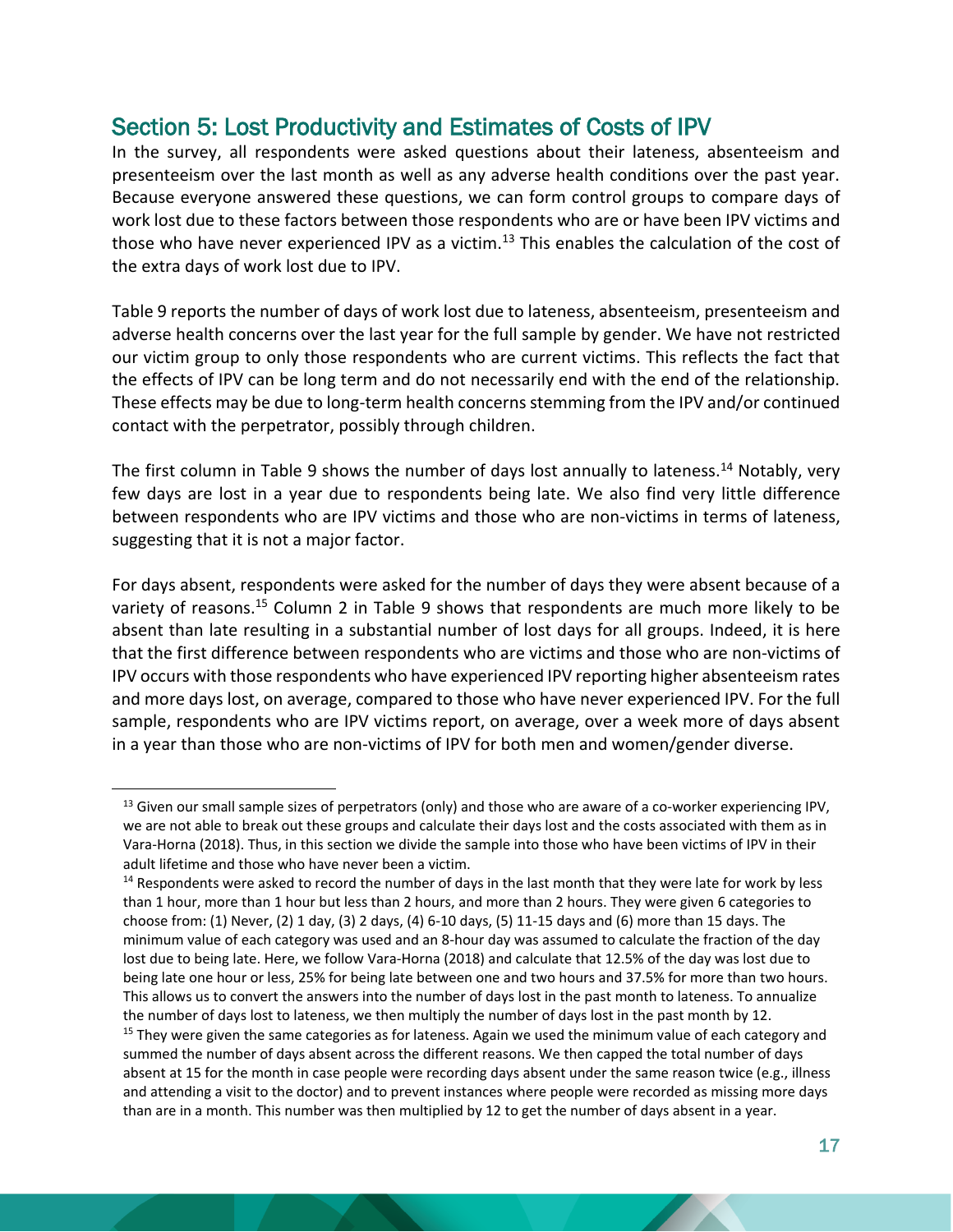<span id="page-18-0"></span>

|                                         | <b>Days</b><br>late | <b>Days</b><br>absent | Days not<br>present | Days off<br>(health) | <b>Total</b><br>days lost | <b>Number of</b><br>respondents |
|-----------------------------------------|---------------------|-----------------------|---------------------|----------------------|---------------------------|---------------------------------|
| All men/women<br>/gender diverse        |                     |                       |                     |                      |                           |                                 |
| Men - No IPV                            | 1.81                | 15.11                 | 31.20               | 9.18                 | 48.36                     | 162                             |
| Men - IPV Victim                        | 2.39                | 27.00                 | 43.92               | 14.20                | 75.00                     | 44                              |
| Women/gender<br>diverse - No IPV        | 1.58                | 18.25                 | 33.24               | 9.69                 | 54.76                     | 361                             |
| Women/gender<br>diverse - IPV<br>Victim | 1.94                | 25.24                 | 60.00               | 15.36                | 83.39                     | 174                             |

#### Table 9: Average Days of Work Lost Annually Across Victims and Non-Victims

Next, we examine the days of work lost to presenteeism or lost productivity/output while at work. Presenteeism is measured in the survey by asking respondents the number of days in the last month that each type of presenteeism was present including difficulty concentrating, slow, tired, worried, underperforming, having to stop work, errors, and work related incidents and accidents.<sup>16</sup> Column 3 in Table 9 shows that, on average, for respondents who are victims and non-victims alike presenteeism results in a large number of days of work lost. Here we find more evidence of the impact of IPV on productivity with victims reporting, on average, 10 to 30 more days of work lost than those who have never experienced IPV. The largest presenteeism factors are being tired and having difficulty concentrating. On average, women/gender diverse (men) respondents lose over (under) 3 days of work per month being tired and over 2 1/3 days (2 days) per month to an inability to concentrate. Far fewer respondents report more problematic issues of presenteeism. For example, less than 20% report having to stop work during the last month and less than 10% report having errors, incidents or accidents at work.

Finally, the survey asks questions about about how often respondents have felt unwell during the last year due to a variety of health conditions.<sup>17</sup> Column 4 in Table 9 shows that these health

 $16$  Following Vara-Horna (2018), we use the minimum of the range of days in each category and value the types in terms of how much of a day is lost due to their occurrence. The following types of presenteeism are assumed to result in a quarter of a lost day of work: difficulty concentrating, working more slowly, tiredness, worrying, and under-performance. Having to stop work is assumed to result in a half day of lost work, while errors, incidents and accidents are assumed to result in 1 day of lost work. Further, we remove duplication across categories such that no more than a full day can be lost due to the first group of types and stopping work for any reason and stopping for specific reasons are not double counted. Finally, the number of days lost due to presenteeism is capped at 15/month.

 $17$  Reports of depression, helplessness, anguish, illness and trouble sleeping receive a weight of one-quarter of a day. To account for potential overlap in reporting, we remove double counting and set a cap of 15 days lost per year for these health conditions. Suicidal thoughts and walking with difficulty receive a weight of one-half day. Gastrointestinal problems, sprains, wounds, broken bones and needing to go to a doctor receive a weight of one day. Attempted suicide, hospitalizations and surgeries receive a weight of two days. Total days lost is then the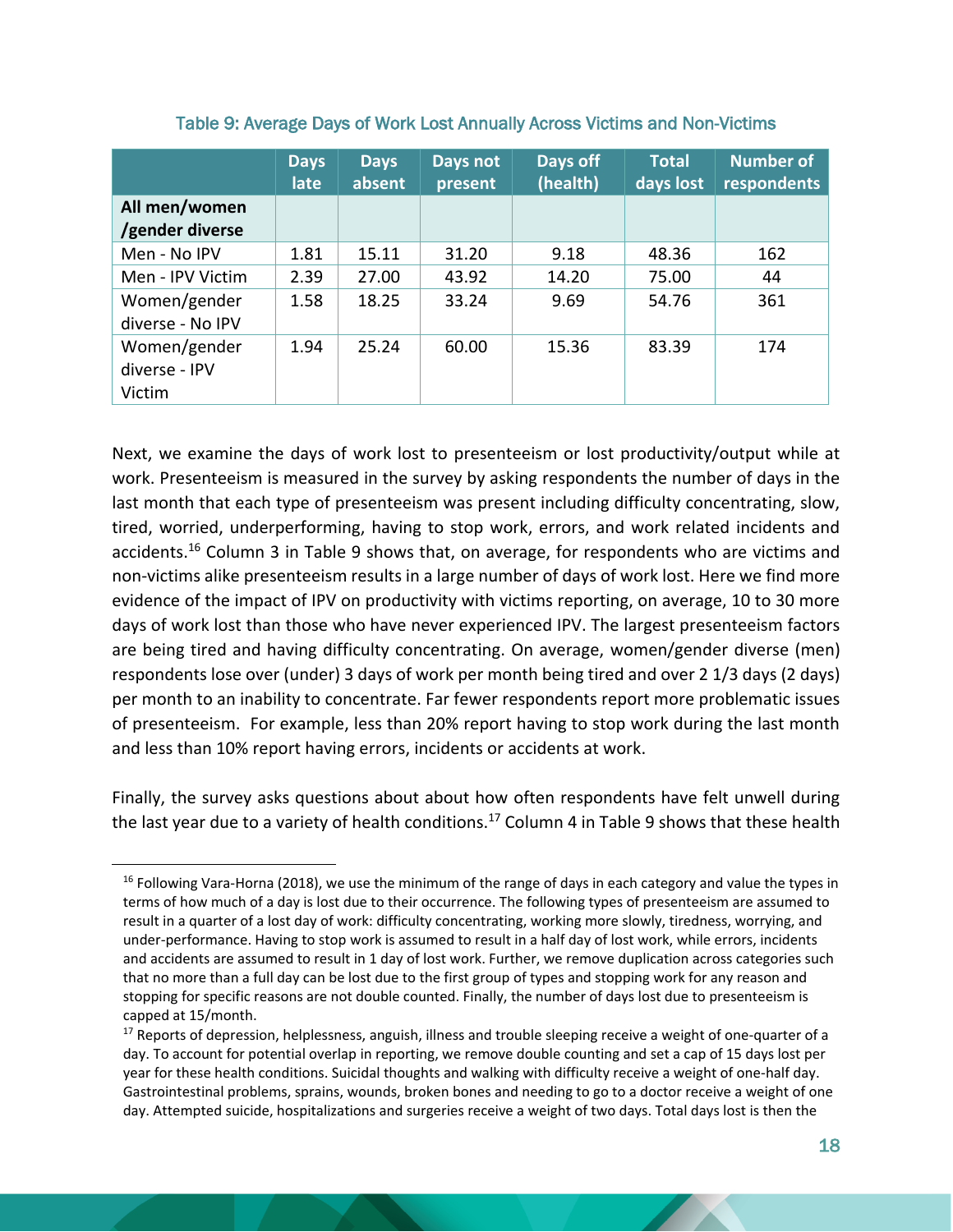conditions result in more days lost than absenteeism or lateness but fewer days lost than presenteeism. Again, we find that those respondents who have experienced IPV report more days dealing with health problems than those who have never experienced IPV.

In order to calculate the costs associated with IPV, we need a measure of the total days lost for each group. Here, we add the days lost due to lateness and due to presenteeism to the maximum of the days lost due to absences and those lost due to health for each respondent. This removes any double counting of absenteeism due to the health conditions. We set a cap at 180 days and then take the average over each group. Thus, the last column in Table 9 is not the sum of the previous three columns. Overall, the respondents lose in productivity, on average, from 2 to 4 months of work days annually.<sup>18</sup> In terms of IPV, we find that respondents who are victims of IPV lose, on average, an additional month – sometimes more – of lost days compared to those who have never experienced IPV.<sup>19</sup> These patterns are in line with other studies on days lost to IPV (Vara-Horna, 2014, 2015, 2018; Raghavendra et al., 2019).

To give an idea of the costs associated with IPV, we compute a rough estimate using the victimization fractions of 33% for women/gender diverse and 20% for men from Table 7 along with the estimate of one month of days lost due to IPV from Table 9.<sup>20</sup> Taken together these estimates yield a productivity loss of 1.7-2.7%.<sup>21</sup> This range can be multiplied by the total hours of the workforce to get an estimate of time lost or by the total wage bill to get an estimate of the monetary cost.

sum of days lost in each of these groupings. We note that these weights are lower than those used by Vara-Horna (2018).

 $18$  The actual number of days lost in terms absenteeism is relatively small. Most of the lost productivity is due to presenteeism and health conditions that affect the ability to work effectively and productively.

 $19$  This difference is statistically significant at a 99% confidence level for both men and women/gender diverse.

 $20$  A preferred method would be to have data on wages. Unfortunately, the data collected on salaries were found

to be inaccurately coded as respondents did not always answer according to the requested time rate. <sup>21</sup> For women/gender diverse, the calculation is  $1/12*1/3=0.027$ . For men, it is  $1/12*1/5=0.017$ .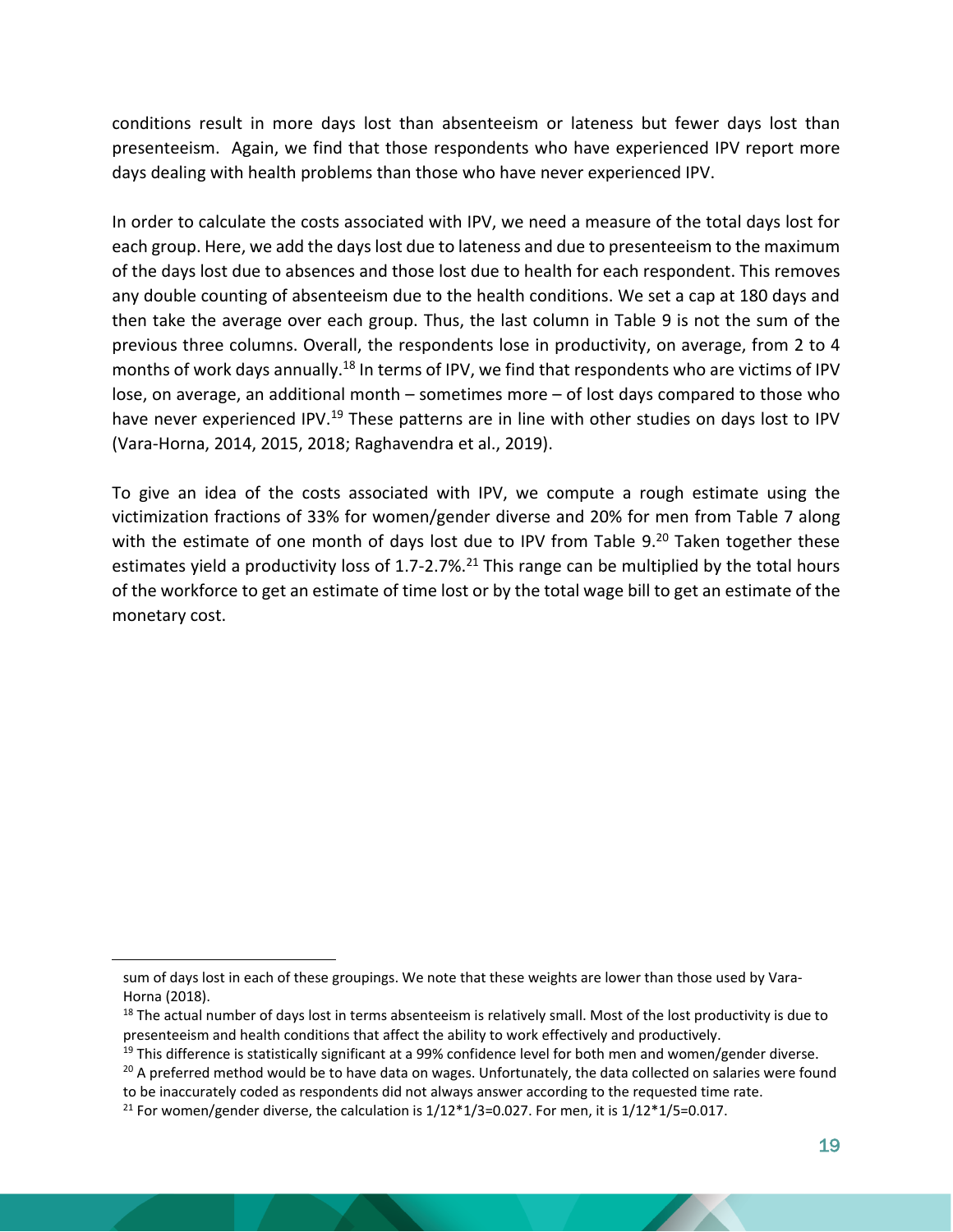# <span id="page-20-0"></span>Section 6: Conclusions

This pilot is the first survey conducted in Canada to measure the business costs of IPV. The results demonstrate that the survey can be used to measure the prevalence of IPV and the costs. Similar to other surveys, we find that one in three women/gender diverse respondents are victims of IPV, while one in five men respondents have been victims. Those respondents who have experienced IPV are more likely to be absent or suffer from presenteeism, with the effects estimated at one additional lost month of work per year. This translates into 1.7-2.7% in lost productivity. Thus, we find significant effects of IPV on the workplace environment. These effects indicate the potential benefits of enacting training and policies to identify and help those who are suffering from the effects (short- and long-term) of IPV, not only on employee wellbeing but also as a cost reduction strategy.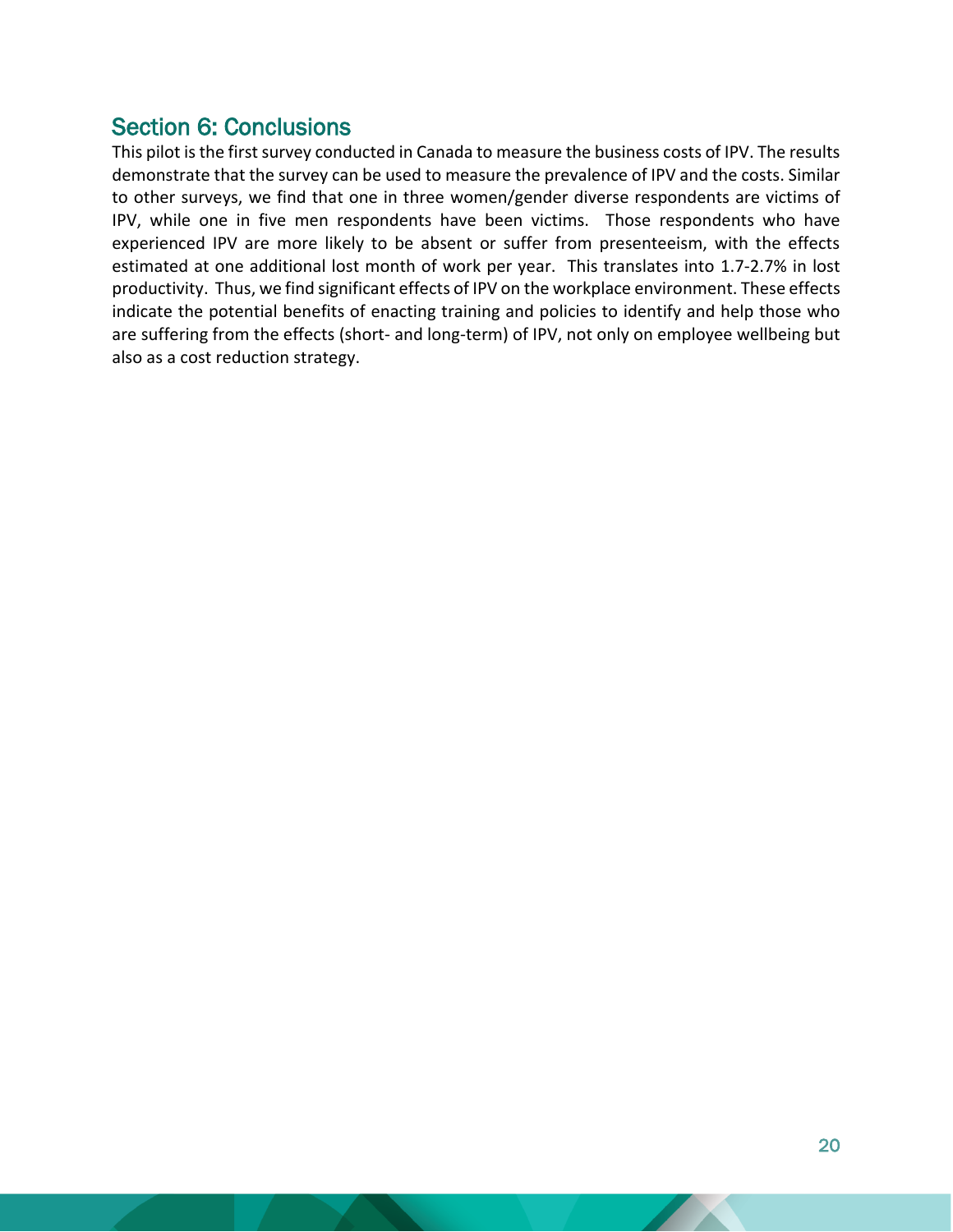## <span id="page-21-0"></span>Section 7: References

Cotter, Adam (2021) "Intimate Partner Violence in Canada, 2018: An Overview," *Juristat*, Statistics Canada: Catalogue No. 85-002-X.

Day, Tanis, McKenna, Katherine, and Bowlus, Audra (2005) "The Economic Costs of Violence Against Women: An Evaluation of the Literature," Brief prepared for the Division of the Advancement of Women of the United Nations.

Duvvury, Nata, Aristides Vara-Horna, and Mrinai Chadha (2020) "Development and Validation of Lost Days of Labor Productivity Scale to Evaluate the Business Cost of Intimate Partner Violence," *Journal of Interpersonal Violence*.

Ford-Gilboe, M., Wathen, N., Varcoe, C, MacMillan, M., Scott-Storey, K., Mantler, T., Hegarty, K. and Perrin, N. (2016) "Development of a Brief Measure of Intimate Partner Violence Experiences: The Composite Abuse Scale (Revised) – Short Form (CAS<sup>R</sup> -SF)," BMJ Open, 6, e12824. (Version: March 30, 2020)

GIZ (2012) "Fighting violence against women in Latin America - Stop the stream of violence against women (in English, German and Spanish)," Deutsche Gesellschaft für Internationale Zusammenarbeit (GIZ) GmbH, Peru

Greaves, Lorraine, Olena Hankivsky, and JoAnn Kingston-Riechers (1995) "Selected Estimates of the Costs of Violence Against Women," London, Ontario: The Centre for Research on Violence Against Women and Children

ILO/UN Women (2019) "Handbook: Addressing Violence and Harrassment Against Women in the World of Work," UN Women.

Johnson, Michael (2006) "Conflict and Control: Gender Symmetry and Asymmetry in Domestic Violence," *Violence Against Women*, 12 (11), 1003-1018.

Lloyd, Susan (1997) "The Effects of Domestic Vioence on Women's Employment," *Law and Policy,* 19 (2), 139-167.

Mueller, G. (2000) "The economic aspects of violence prevention: Concepts, methods, and data," in A. Godenzi (Ed.) *Conflict, Gender, and Power.* Fribourg, Switzerland: University of Fribourg.

Olszowy, L., Saxton, M.D., & MacQuarrie, B.J. (2017a) "National Survey Results on the Impact of Domestic Violence on Workers and Workplaces in Mongolia: Joint CMTU and ITUC-AP Report," London, ON: Centre for Research & Education on Violence against Women and Children.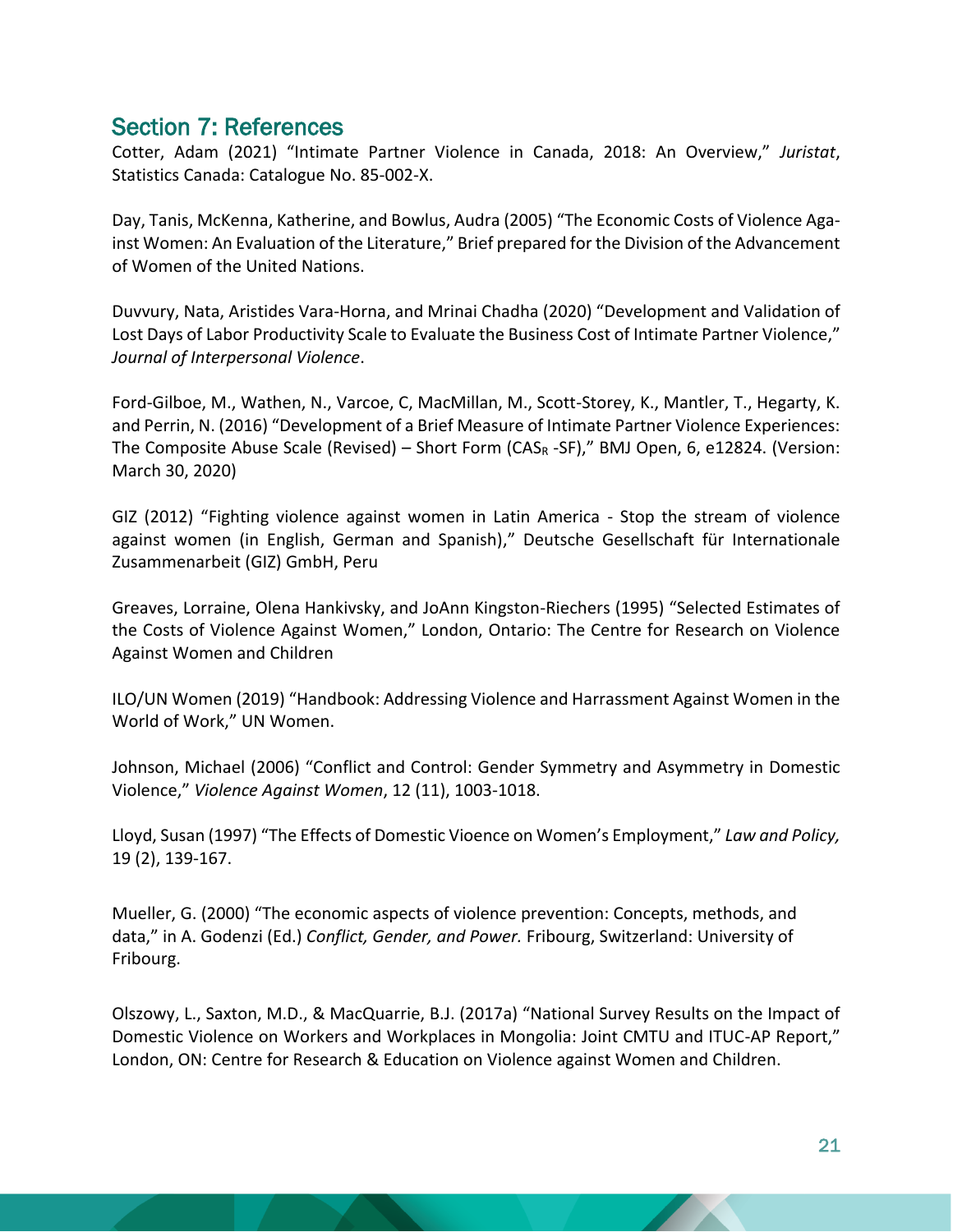Olszowy, L., Saxton, M.D., & MacQuarrie, B.J. (2017b) "National Survey Results on the Impact of Domestic Violence on Work, Workers and Workplaces in Taiwan: Joint CFL and ITUC-AP Report," London, ON: Centre for Research & Education on Violence against Women and Children.

Raghavendra, Srinivas, Kijong Kim, Sinead Ashe, Mrinal Chadha, Felix Asante, Petri T Piiroinen and Nata Duvvury (2019) "The Macroeconomic Loss Due to Violence against Women and Girls: The Case of Ghana," Levy Economics Institute of Bard College, Working Paper No. 939.

Raphael, Jody & Richard Tolman (1997) "Trapped by Poverty/Trapped by Abuse: New Evidence Documenting the Relationship between Domestic Violence and Welfare," Report by the Project for Research on Welfare, Work and Domestic Violence, University of Michigan.

Scott, K. L., Lim, D. B., Kelly, T., Holmes, M., MacQuarrie, B. J., Wathen, C. N., MacGregor, J. C. D. (2017) "Domestic Violence at the Workplace: Investigating the Impact of Domestic Violence Perpetration on Workers and Workplaces" Toronto, ON: University of Toronto.

Shepard, Melanie and Ellen Pence (1988) "The Effect of Battering on the Employment Status of Women," *Affilia* 3(2), 55-61.

Stanley, C. (1992) "Workplace Efficiency: The Effect of Family Violence on Workplace Performance," Tulsa, OK: Domestic Violence Intervention Services.

Vara-Horna, A. (2014) Violence against women and its financial consequences for businesses in Peru. Lima: Faculty of Administrative Sciences and Human Resources, University of San Martin de Porres and Deutsche Gesellschaft für Internationale Zusammenarbeit (GIZ) GmbH.

Vara-Horna, A. (2015) Violence against women and its financial consequences for businesses in Bolivia. Deutsche esellschaft für Internationale Zusammenarbeit (GIZ) GmbH

Vara-Horna, A. (2018) Violence against women in relationships and its financial costs for businesses, University of San Martín de Porres

Varcoe, Colleen, Olena Hankivsky, Marilyn Ford-Gilboe, Judith Wuest, and Piotr Wilk (2011) "Attributing Selected Costs to Intimate Partner Violence in a Sample of Women Who Have Left Abusive Partners: A Social Determinants of Health Approach," *Canadian Public Policy,* 37(3), 359- 380.

Walker, David and Nata Duvvury (2016) "Costing the Impacts of Gender-Based Violence to Business: A Practical Tool," London: Overseas Development Institute, Australian Aid.

Wathen, C. N., MacGregor, J. C. D., MacQuarrie, B. J. (2015) "The Impact of Domestic Violence in the Workplace: Results from a Pan-Canadian Survey," *Journal of Occupation and Environmental Medicine* 57(7), e65-71.